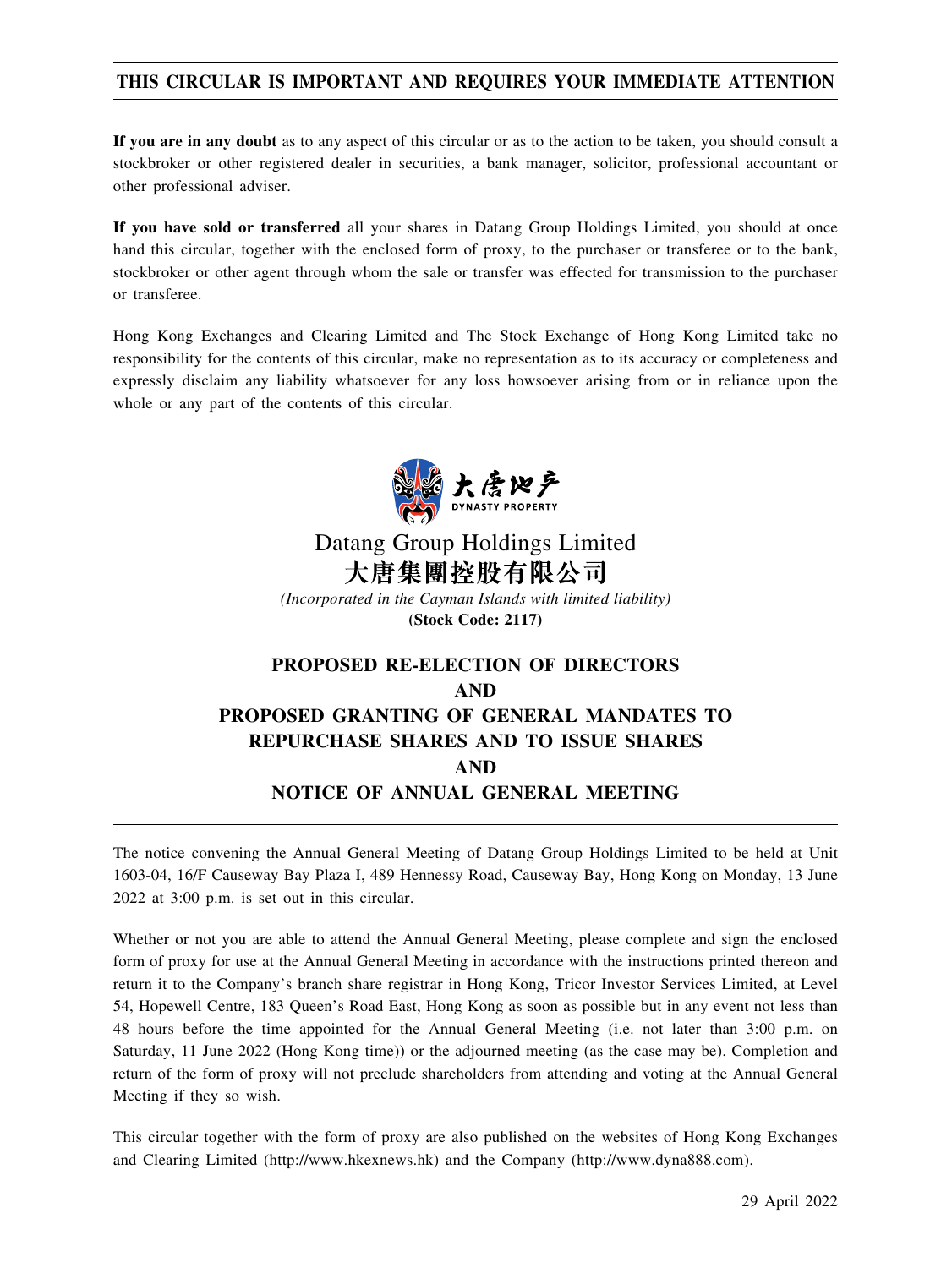# **CONTENTS**

## *Page*

|    |                                                                                                  | $\mathbf{1}$   |  |  |
|----|--------------------------------------------------------------------------------------------------|----------------|--|--|
|    |                                                                                                  | 3              |  |  |
| 1. |                                                                                                  | 3              |  |  |
| 2. |                                                                                                  | $\overline{4}$ |  |  |
| 3. | Proposed Granting of General Mandate to Repurchase Shares                                        | $\overline{4}$ |  |  |
| 4. | Proposed Granting of General Mandate to Issue Shares                                             | $\overline{4}$ |  |  |
| 5. |                                                                                                  | 5              |  |  |
| 6. |                                                                                                  | 5              |  |  |
| 7. |                                                                                                  | 6              |  |  |
|    | Appendix I - Details of the Directors Proposed to be Re-elected<br>at the Annual General Meeting | 7              |  |  |
|    | <b>Appendix II - Explanatory Statement</b><br>on the Share Repurchase Mandate                    | 15             |  |  |
|    |                                                                                                  |                |  |  |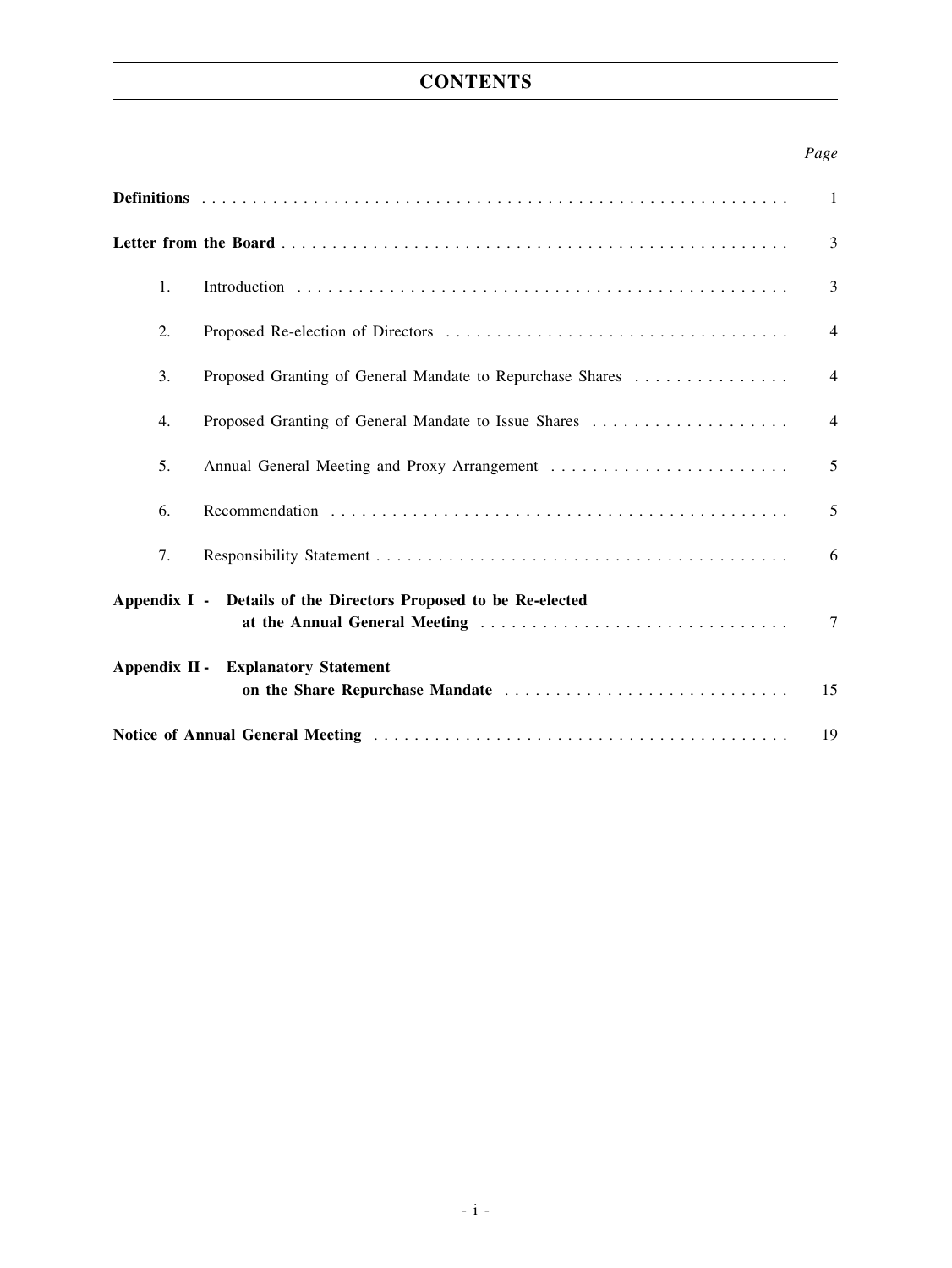# **DEFINITIONS**

*In this circular, unless the context otherwise requires, the following expressions shall have the following meanings:*

| "Annual General Meeting"  | the annual general meeting of the Company to be held at Unit<br>1603-04, 16/F Causeway Bay Plaza I, 489 Hennessy Road,<br>Causeway Bay, Hong Kong on Monday, 13 June 2022 at 3:00<br>p.m., to consider and, if appropriate, to approve the resolutions<br>contained in the notice of the meeting which is set out on pages 19<br>to 22 of this circular, or any adjournment thereof |
|---------------------------|-------------------------------------------------------------------------------------------------------------------------------------------------------------------------------------------------------------------------------------------------------------------------------------------------------------------------------------------------------------------------------------|
| "Articles of Association" | the articles of association of the Company currently in force                                                                                                                                                                                                                                                                                                                       |
| "Board"                   | the board of Directors                                                                                                                                                                                                                                                                                                                                                              |
| "Company"                 | Datang Group Holdings Limited (大唐集團控股有限公司), an<br>exempted company incorporated in the Cayman Islands with<br>limited liability on 14 December 2018, the Shares of which are<br>listed on the Main Board of the Stock Exchange                                                                                                                                                      |
| "Director(s)"             | the director(s) of the Company                                                                                                                                                                                                                                                                                                                                                      |
| "Group"                   | the Company and its subsidiaries                                                                                                                                                                                                                                                                                                                                                    |
| "HK\$"                    | Hong Kong dollars, the lawful currency of Hong Kong                                                                                                                                                                                                                                                                                                                                 |
| "Hong Kong"               | the Hong Kong Special Administrative Region of the People's<br>Republic of China                                                                                                                                                                                                                                                                                                    |
| "Issuance Mandate"        | a general mandate proposed to be granted to the Directors to allot,<br>issue or deal with additional Shares of not exceeding 20% of the<br>total number of issued shares of the Company as at the date of<br>passing of the proposed ordinary resolution contained in item 5 of<br>the notice of the Annual General Meeting                                                         |
| "Latest Practicable Date" | 22 April 2022, being the latest practicable date prior to the printing<br>of this circular for ascertaining certain information in this circular                                                                                                                                                                                                                                    |
| "Listing Date"            | 11 December 2020, being the date on which the Shares are listed on<br>the Main Board of the Stock Exchange                                                                                                                                                                                                                                                                          |
| "Listing Rules"           | the Rules Governing the Listing of Securities on the Stock<br>Exchange as amended from time to time                                                                                                                                                                                                                                                                                 |
| "Nomination Committee"    | the nomination committee of the Company                                                                                                                                                                                                                                                                                                                                             |
| "RMB"                     | Renminbi, the lawful currency of the People's Republic of China                                                                                                                                                                                                                                                                                                                     |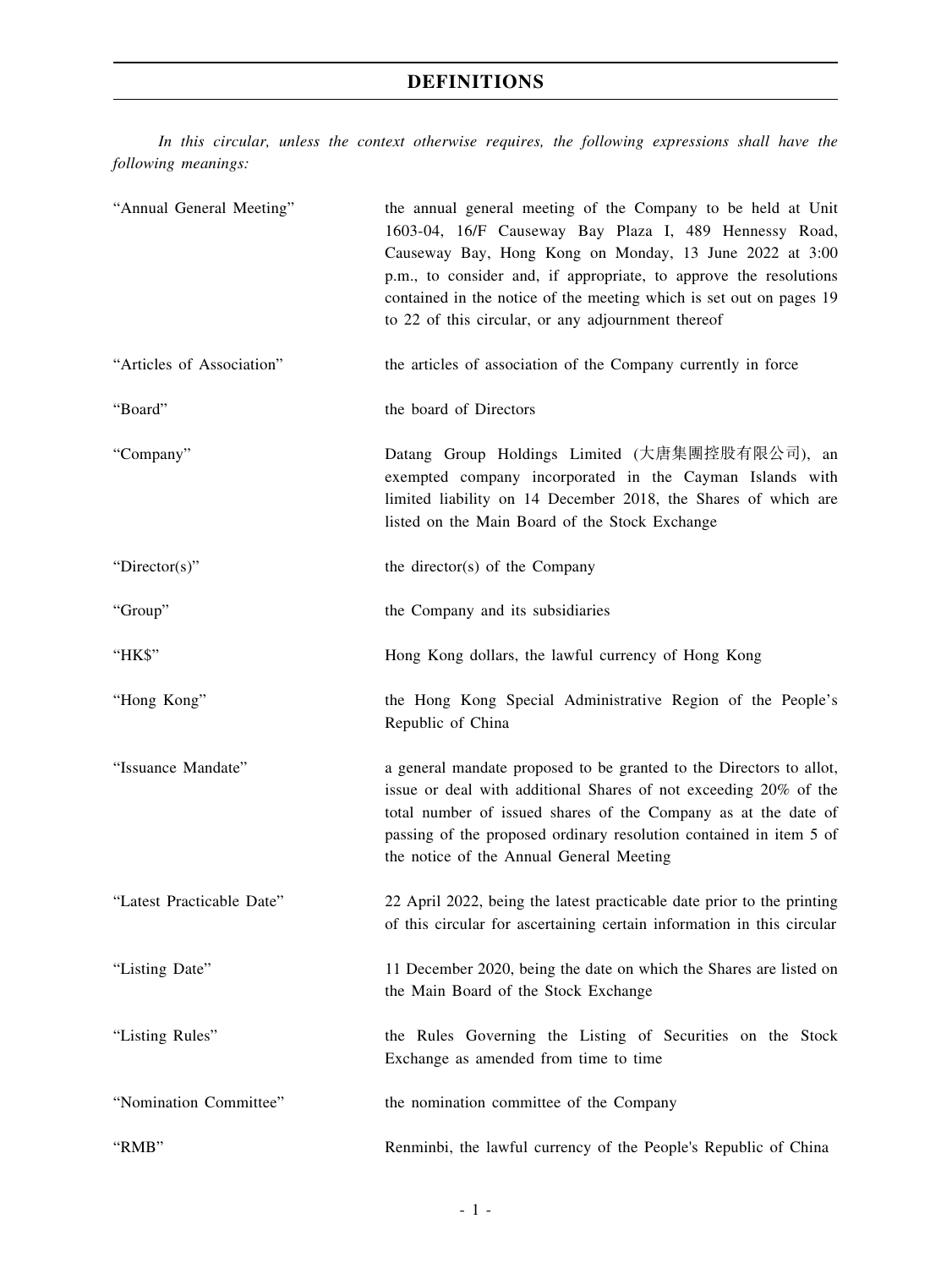# **DEFINITIONS**

| "SFO"                      | the Securities and Futures Ordinance (Chapter 571 of the Laws of<br>Hong Kong) as amended, supplemented or otherwise modified from<br>time to time                                                                                                                                                                      |
|----------------------------|-------------------------------------------------------------------------------------------------------------------------------------------------------------------------------------------------------------------------------------------------------------------------------------------------------------------------|
| "Share $(s)$ "             | ordinary share(s) of nominal value of US\$0.01 each in the issued<br>capital of the Company or if there has been a subsequent sub-<br>division, consolidation, reclassification or reconstruction of the<br>share capital of the Company, shares forming part of the ordinary<br>equity share capital of the Company    |
| "Share Repurchase Mandate" | a general mandate proposed to be granted to the Directors to<br>repurchase Shares on the Stock Exchange of not exceeding 10% of<br>the total number of issued shares of the Company as at the date of<br>passing of the proposed ordinary resolution contained in item 4 of<br>the notice of the Annual General Meeting |
| "Shareholder(s)"           | $holder(s)$ of $Share(s)$                                                                                                                                                                                                                                                                                               |
| "Stock Exchange"           | The Stock Exchange of Hong Kong Limited                                                                                                                                                                                                                                                                                 |
| "Takeovers Code"           | The Code on Takeovers and Mergers approved by the Securities<br>and Futures Commission as amended from time to time                                                                                                                                                                                                     |
| "US\$"                     | United States dollars, the lawful currency of the United States of<br>America                                                                                                                                                                                                                                           |
| $``q_0"$                   | per cent                                                                                                                                                                                                                                                                                                                |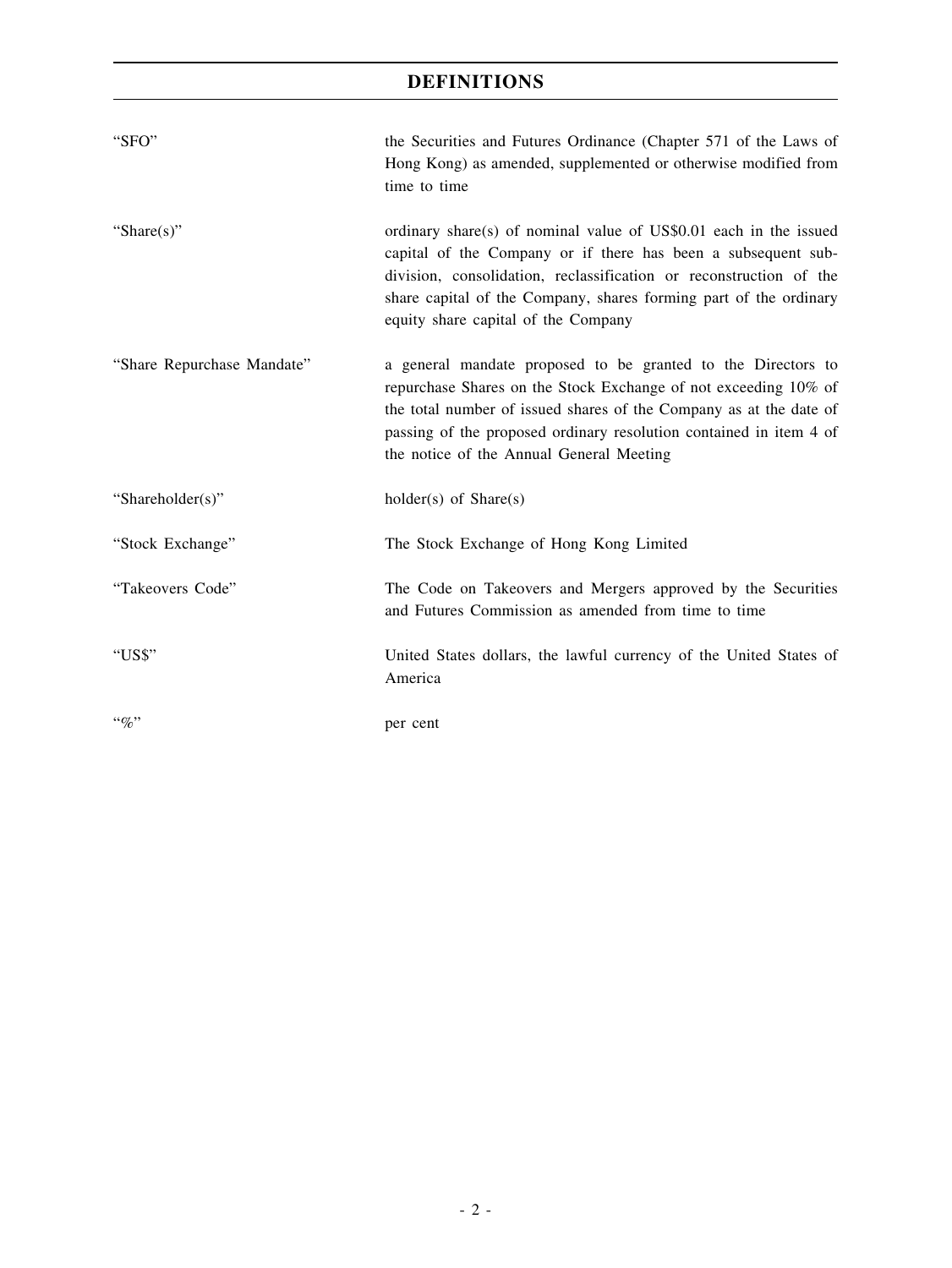# **LETTER FROM THE BOARD**



# Datang Group Holdings Limited 大唐集團控股有限公司

*(Incorporated in the Cayman Islands with limited liability)* **(Stock Code: 2117)**

*Executive Directors:* Mr. Wu Di Mr. Hao Shengchun Mr. Tang Guozhong Ms. Zhang Jianhua Ms. Chan Tan Yee

*Non-executive Director:* Ms. Chen Xiaoyun

*Independent Non-executive Directors:* Mr. Qu Wenzhou Ms. Xin Zhu Mr. Tam Chi Choi

*Registered Office:* Windward 3 Regatta Office Park PO Box 1350 Grand Cayman KY1-1108 Cayman Islands

*Principal Place of Business in Hong Kong:* Level 54 Hopewell Centre 183 Queen's Road East Hong Kong

29 April 2022

*To the Shareholders*

Dear Sir/Madam,

# **PROPOSED RE-ELECTION OF DIRECTORS AND PROPOSED GRANTING OF GENERAL MANDATES TO REPURCHASE SHARES AND TO ISSUE SHARES AND NOTICE OF ANNUAL GENERAL MEETING**

## **1. INTRODUCTION**

The purpose of this circular is to provide the Shareholders with information in respect of certain resolutions to be proposed at the Annual General Meeting to be held on 13 June 2022.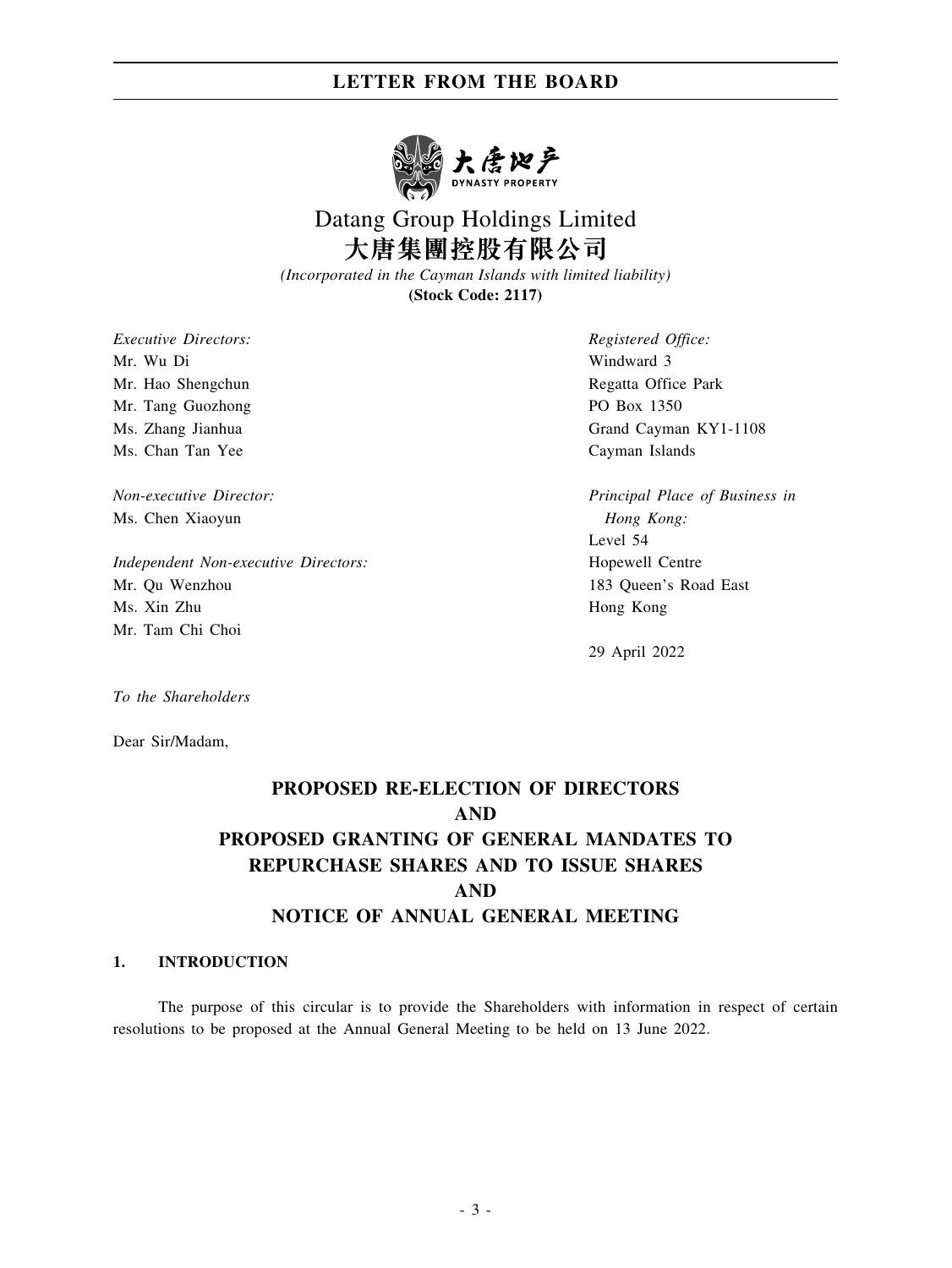## **LETTER FROM THE BOARD**

#### **2. PROPOSED RE-ELECTION OF DIRECTORS**

Ms. Chan Tan Yee and Ms. Chen Xiaoyun who have both been appointed by the Board on 9 July 2021 shall hold office until the Annual General Meeting pursuant to Article 112 of the Company's Articles of Association. In addition, in accordance with Article 108(a) of the Articles of Association, Mr. Hao Shengchun, Mr. Tang Guozhong and Ms. Xin Zhu shall retire at the Annual General Meeting.

All of the above Directors, being eligible, will offer themselves for re-election at the Annual General Meeting.

The Nomination Committee has reviewed the structure and composition of the Board, the confirmations and disclosures given by the Directors, the qualifications, skills and experience, time commitment and contribution of the retiring Directors with reference to the nomination principles and criteria set out in the Company's Board Diversity Policy and Director Nomination Policy and the Company's corporate strategy, and the independence of all independent non-executive Directors. The Nomination Committee has recommended to the Board on re-election of all the retiring Directors including the aforesaid independent non-executive Director. The Company considers that the retiring independent non-executive Director is independent in accordance with the independence guidelines set out in the Listing Rules and will continue to bring valuable business experience, knowledge and professionalism to the Board for its efficient and effective functioning and diversity.

Details of the Directors proposed for re-election at the Annual General Meeting are set out in Appendix I to this circular.

## **3. PROPOSED GRANTING OF GENERAL MANDATE TO REPURCHASE SHARES**

At the annual general meeting of the Company held on 13 May 2021, a general mandate was granted to the Directors to repurchase Shares. Such mandate will lapse at the conclusion of the Annual General Meeting. In order to give the Company the flexibility to repurchase Shares if and when appropriate, an ordinary resolution will be proposed at the Annual General Meeting to approve the granting of the Share Repurchase Mandate to the Directors to repurchase Shares on the Stock Exchange of not exceeding 10% of the total number of issued Shares of the Company as at the date of passing of the proposed ordinary resolution contained in item 4 of the notice of the Annual General Meeting (i.e. a total of 136,354,400 Shares on the basis that the issued share capital of the Company remains unchanged on the date of the Annual General Meeting).

An explanatory statement required by the Listing Rules to provide the Shareholders with requisite information reasonably necessary for them to make an informed decision on whether to vote for or against the granting of the Share Repurchase Mandate is set out in Appendix II to this circular.

## **4. PROPOSED GRANTING OF GENERAL MANDATE TO ISSUE SHARES**

At the annual general meeting of the Company held on 13 May 2021, a general mandate was granted to the Directors to issue Shares. Such mandate will lapse at the conclusion of the Annual General Meeting. In order to give the Company the flexibility to issue Shares if and when appropriate, an ordinary resolution will be proposed at the Annual General Meeting to approve the granting of the Issuance Mandate to the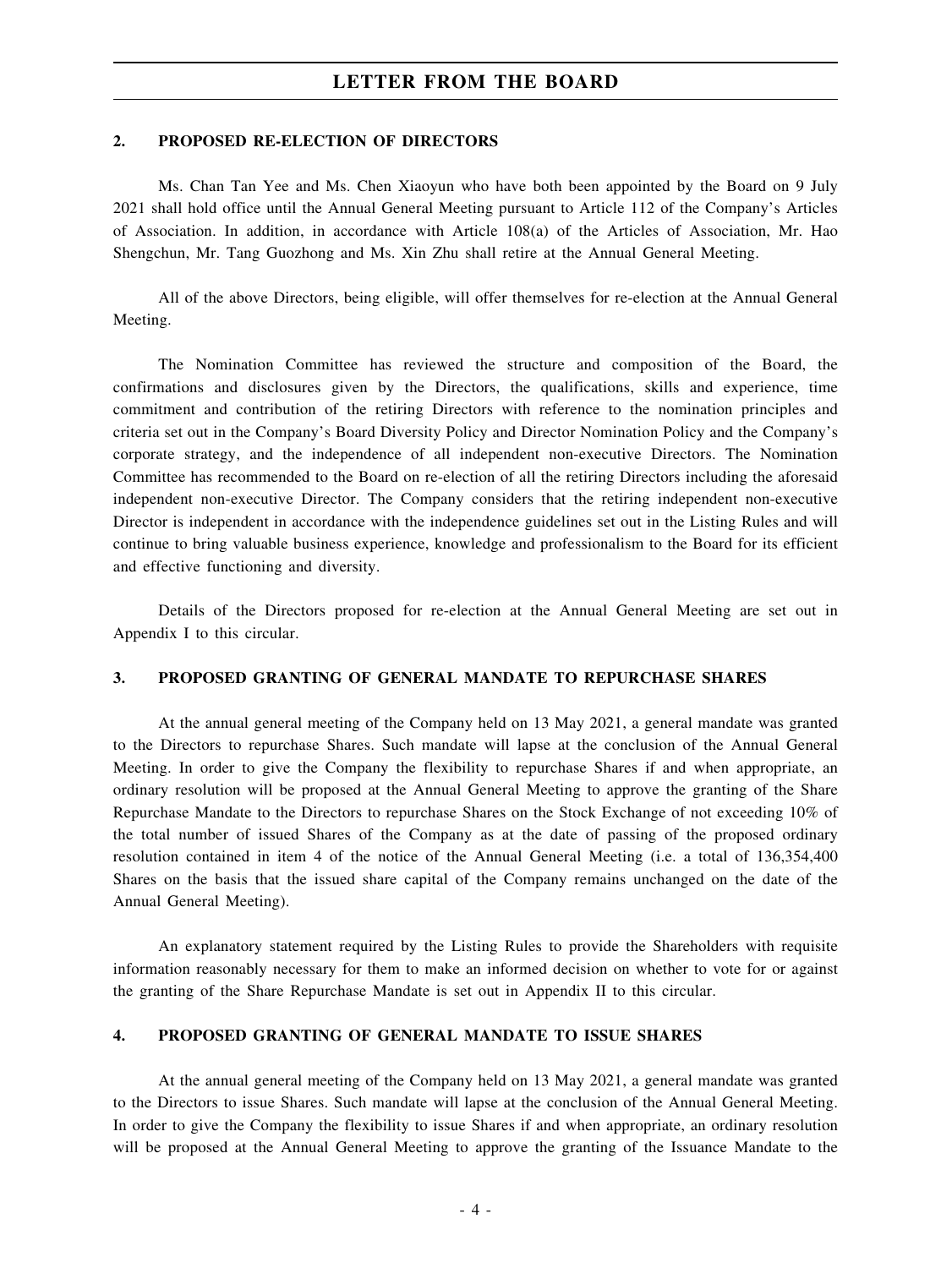# **LETTER FROM THE BOARD**

Directors to allot, issue or deal with additional Shares of not exceeding 20% of the total number of issued Shares of the Company as at the date of passing of the proposed ordinary resolution contained in item 5 of the notice of the Annual General Meeting (i.e. a total of 272,708,800 Shares on the basis that the issued share capital of the Company remains unchanged on the date of the Annual General Meeting). An ordinary resolution to extend the Issuance Mandate by adding the number of Shares repurchased by the Company pursuant to the Share Repurchase Mandate will also be proposed at the Annual General Meeting.

## **5. ANNUAL GENERAL MEETING AND PROXY ARRANGEMENT**

The notice of the Annual General Meeting is set out on pages 19 to 22 of this circular.

Pursuant to the Listing Rules and the Articles of Association, any vote of Shareholders at a general meeting must be taken by poll except where the chairman decides to allow a resolution relating to a procedural or administrative matter to be voted on by a show of hands. An announcement on the poll results will be published by the Company after the Annual General Meeting in the manner prescribed under the Listing Rules.

A form of proxy for use at the Annual General Meeting is enclosed with this circular and such form of proxy is also published on the websites of Hong Kong Exchanges and Clearing Limited (http://www.hkexnews.hk) and the Company (http://www.dyna888.com). To be valid, the form of proxy must be completed and signed in accordance with the instructions printed thereon and deposited, together with the power of attorney or other authority (if any) under which it is signed or a certified copy of that power of attorney or authority at the Company's branch share registrar in Hong Kong, Tricor Investor Services Limited, at Level 54, Hopewell Centre, 183 Queen's Road East, Hong Kong as soon as possible but in any event not less than 48 hours before the time appointed for the Annual General Meeting (i.e. not later than 3:00 p.m. on Saturday, 11 June 2022 (Hong Kong time)) or the adjourned meeting (as the case may be). Completion and delivery of the form of proxy will not preclude you from attending and voting at the Annual General Meeting if you so wish.

## **6. RECOMMENDATION**

The Directors consider that the proposed re-election of retiring Directors and granting of the Share Repurchase Mandate and the Issuance Mandate are in the best interests of the Company and the Shareholders. Accordingly, the Directors recommend the Shareholders to vote in favour of the relevant resolutions to be proposed at the Annual General Meeting.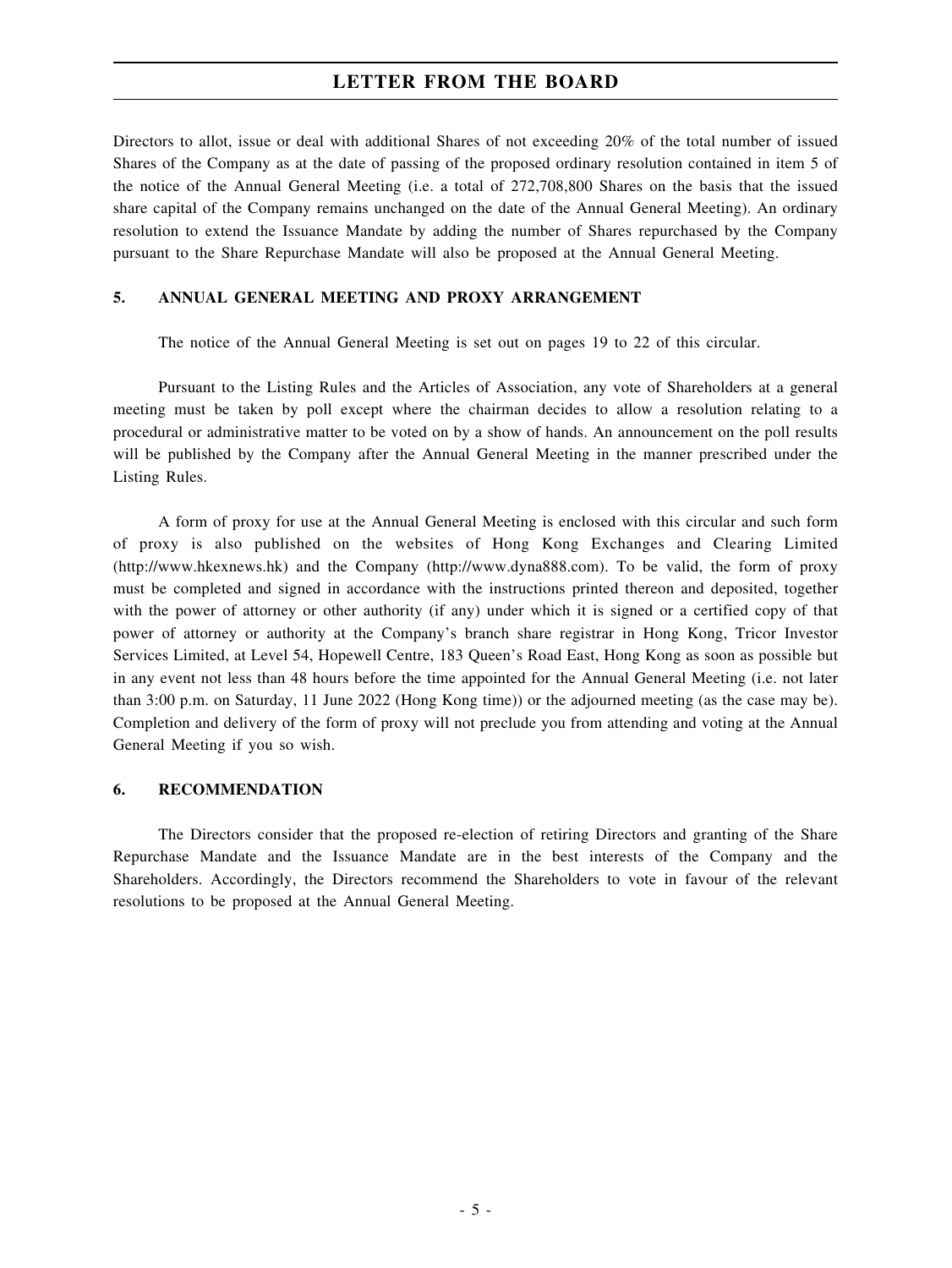## **7. RESPONSIBILITY STATEMENT**

This circular includes particulars given in compliance with the Listing Rules for the purpose of giving information with regard to the Company. The Directors collectively and individually accept full responsibility for the accuracy of the information contained in this circular and confirm, having made all reasonable enquiries, that to the best of their knowledge and belief there are no other facts the omission of which would make any statement herein misleading.

> Yours faithfully, For and on behalf of the Board **Datang Group Holdings Limited Wu Di** *Chairman*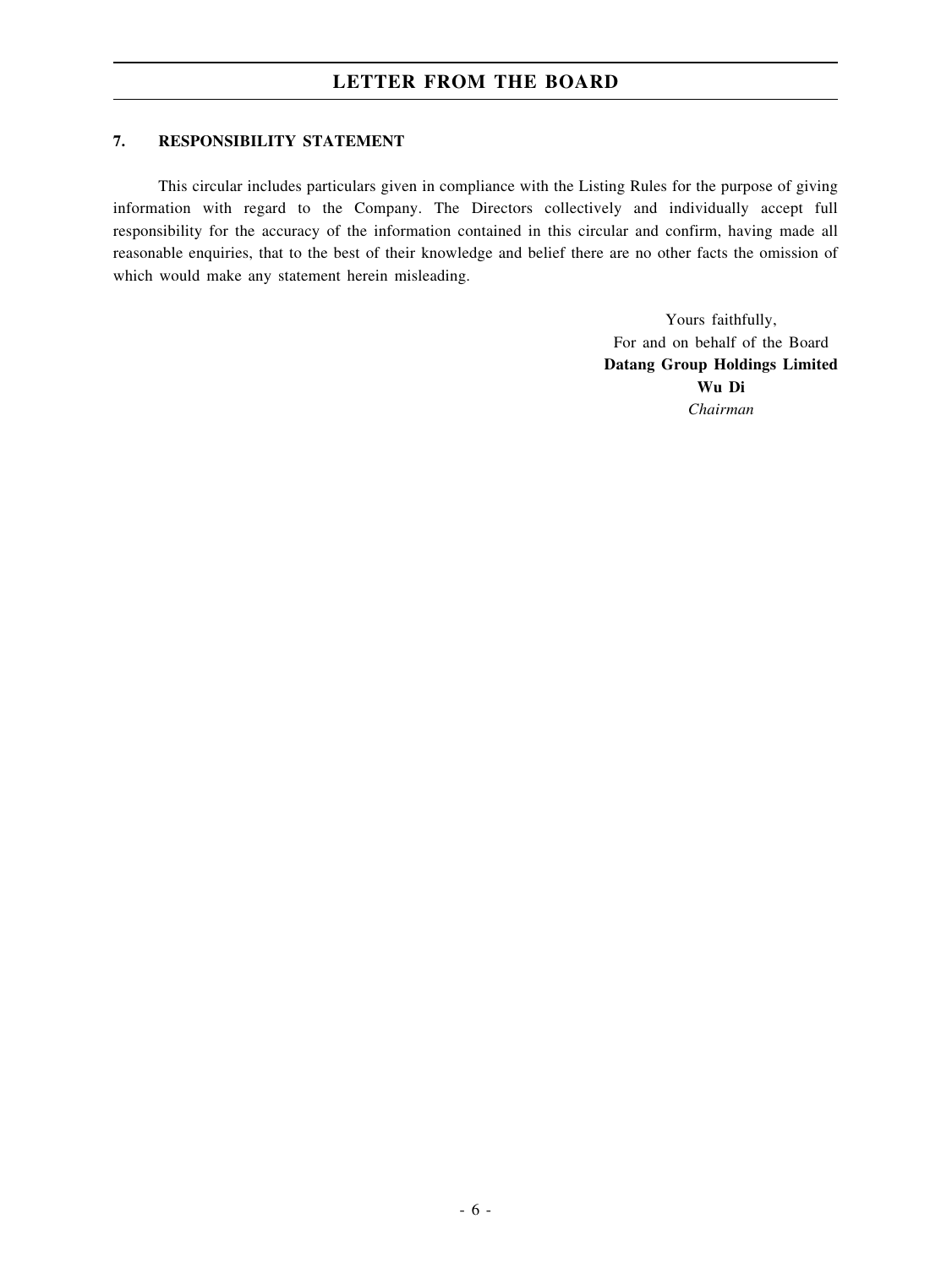*The following are details of the Directors who will retire and being eligible, offer themselves for reelection at the Annual General Meeting.*

#### **(1) MS. CHAN TAN YEE**

#### **Position and Experience**

Ms. Chan, aged 34, was appointed as a non-executive Director on 9 July 2021, and redesignated as an executive Director on 26 October 2021.

Ms. Chan has over 10 years of experience in the finance and private equity industry. She served as a manager of the Royal Bank of Scotland in London, United Kingdom from 2010 to 2012 and as an investment associate of New Horizon Capital, a private equity fund from 2014 to 2016. She has been serving as the director of Good First Group, a company principally engaged in finance business since 2013. She is also the founder of Newgen Capital, an investment fund founded in 2019.

Ms. Chan received a bachelor's degree in Management Sciences from the London School of Economics and Political Science in the United Kingdom in 2009 and a master degree in Banking and International Finance from the Cass Business School London in the United Kingdom in 2010.

Ms. Chan does not, at present, nor did she in the past three years, hold any directorships in any other public companies the securities of which are listed in Hong Kong or overseas.

#### **Length of service**

Ms. Chan had entered into a service contract with the Company for a term of 3 years commencing from 26 October 2021 and is subject to retirement by rotation and re-election in accordance with the Articles of Association.

#### **Relationships**

Ms. Chan is the daughter of Ms. Wong Hei, the controlling Shareholder of the Company. Saved as disclosed herein, Ms. Chan does not have any other relationships with any Directors or senior management or substantial Shareholders or controlling Shareholders.

#### **Interests in Shares**

As at the Latest Practicable Date, Ms. Chan did not have any interests in the Shares or underlying Shares of the Company within the meaning of Part XV of the SFO.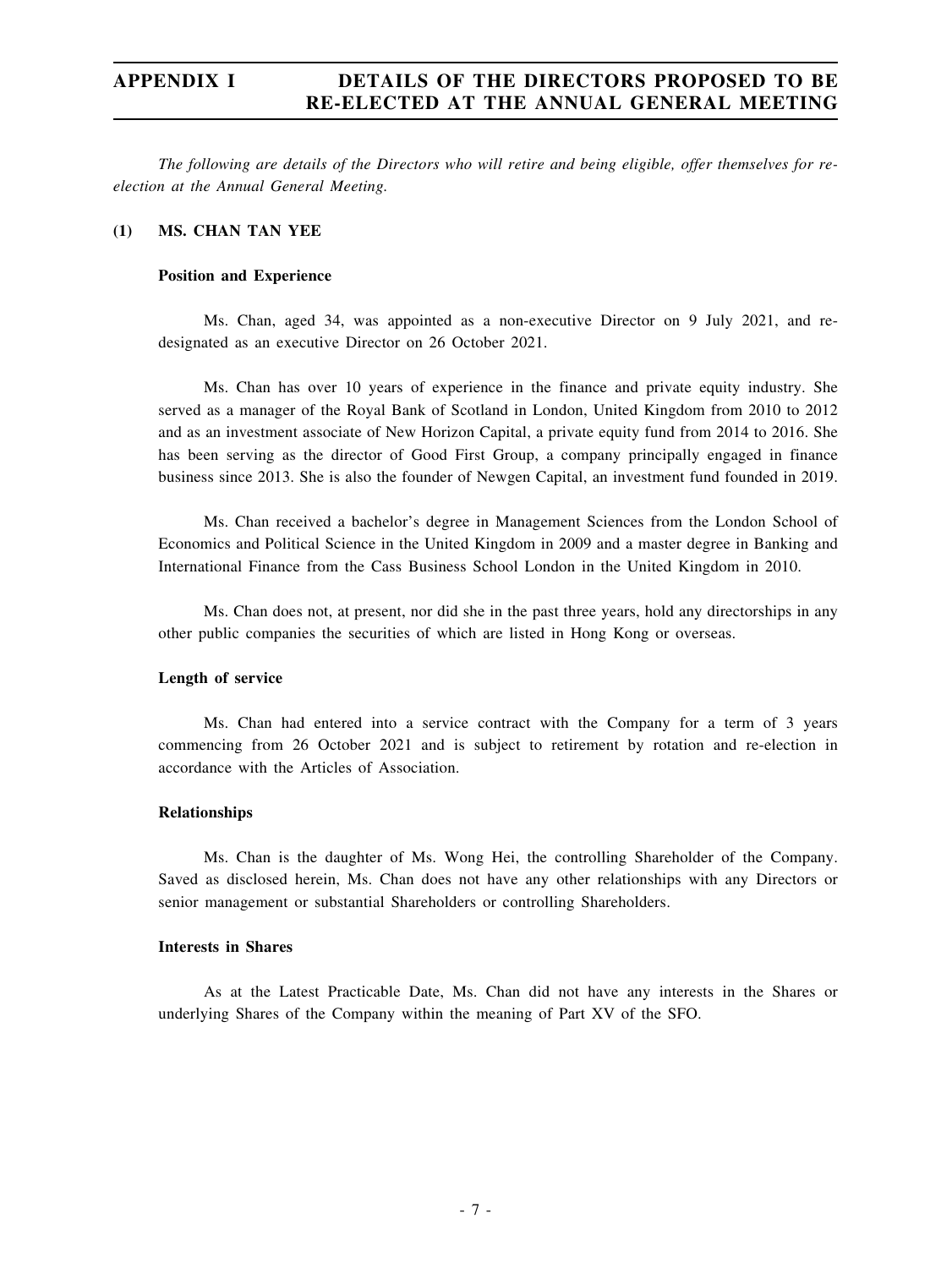#### **Director's emoluments**

Ms. Chan received a Director's emolument amounting to HK\$500,000 as annual salary for the year ended 31 December 2021 for her services as executive Director. The emolument of Ms. Chan has been determined by the remuneration committee of the Company and the Board with reference to her performance, duties and responsibilities with the Company and the prevailing market condition.

## **Information that needs to be disclosed and matters that need to be brought to the attention of the Shareholders**

There is no information which is discloseable nor is/was Ms. Chan involved in any of the matters required to be disclosed pursuant to any of the requirements under Rule  $13.51(2)(h)$  to (v) of the Listing Rules and there are no other matters concerning Ms. Chan that need to be brought to the attention of the Shareholders.

### **(2) MS. CHEN XIAOYUN**

#### **Position and Experience**

Ms. Chen, aged 41, was appointed as a non-executive Director on 9 July 2021.

Ms. Chen has over 17 years of experience in the banking and finance industry. She successively served in various positions in the Xiamen branch of Bank of China Limited ("BOC Xiamen") from July 2003 to June 2015. She served as the head of the commercial services division of BOC Xiamen from June 2014 to June 2015. After 12 years of working experience in BOC Xiamen, Ms. Chen joined Xiamen ITG Financial Holding Co., Ltd.\* (廈門國貿金融控股有限公司) in July 2015 and served as the general manager of Xiamen ITG Hengxin Supply Chain Service Co., Ltd.\* (廈門國貿恒信供應鏈服務有限公司) from August 2015 to June 2019. Ms. Chen served as the deputy general manager of Xiamen ITG Investment Co., Ltd.\* (廈門國貿投資有限公司) from June 2019 to June 2020 and since June 2020, she has been serving as the deputy general manager of the investment and development division of Xiamen ITG Holding Group Co., Ltd.\* (廈門國貿控股集團 有限公司).

Ms. Chen received a bachelor's degree in Finance from the School of Economics, Xiamen University in China in July 2003 and a master degree in Business Administration from the School of Business Administration, Fuzhou University in China in July 2010.

Ms. Chen does not, at present, nor did she in the past three years, hold any directorships in any other public companies the securities of which are listed in Hong Kong or overseas.

*\* For identification purpose only*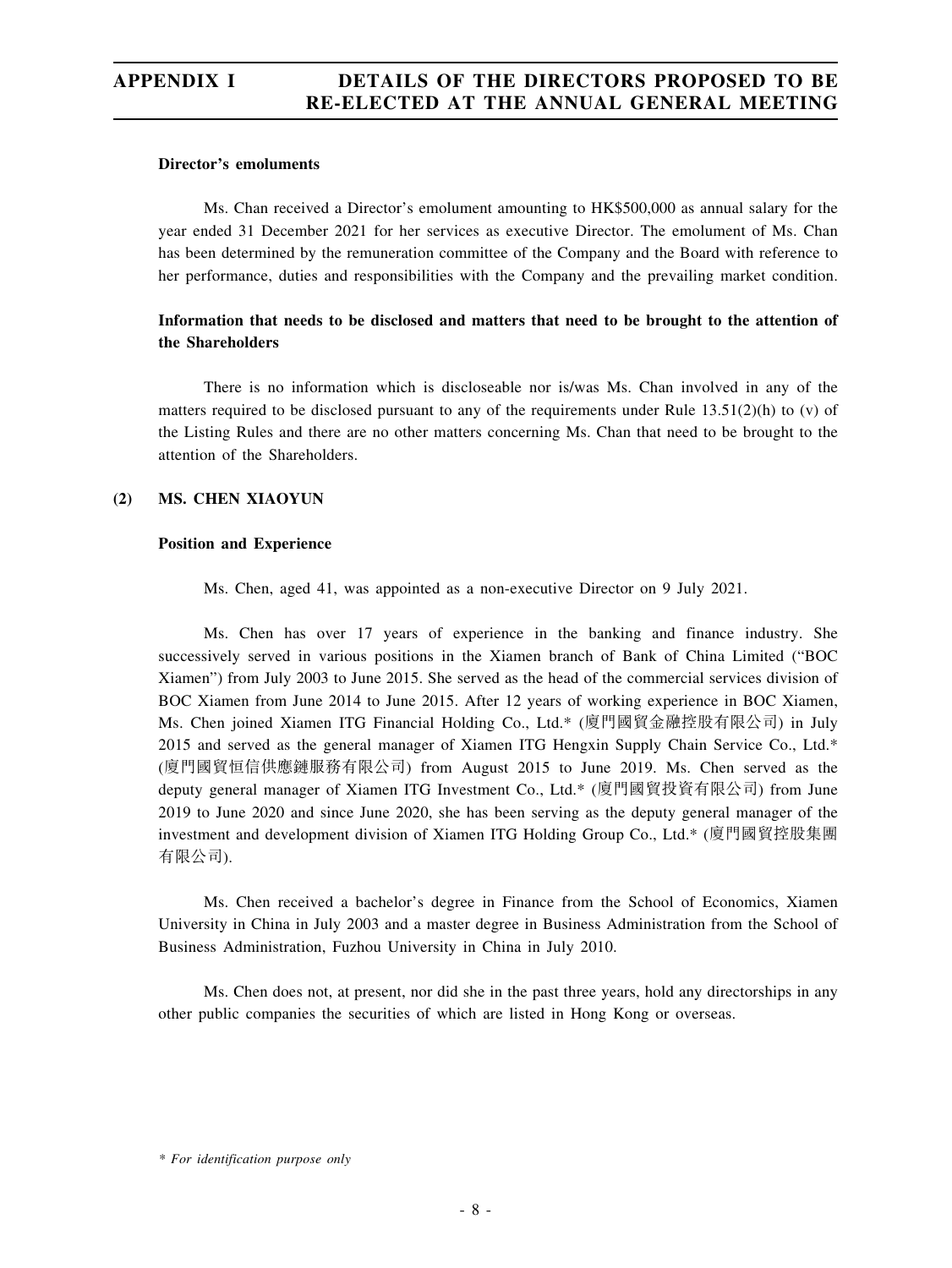#### **Length of service**

Ms. Chen had entered into a service contract with the Company for a term of 3 years commencing from 7 July 2021 and is subject to retirement by rotation and re-election in accordance with the Articles of Association.

#### **Relationships**

Ms. Chen does not have any relationships with any Directors or senior management or substantial Shareholders or controlling Shareholders.

#### **Interests in Shares**

As at the Latest Practicable Date, Ms. Chen did not have any interests in the Shares or underlying Shares of the Company within the meaning of Part XV of the SFO.

### **Director's emoluments**

The Board and Ms. Chen had agreed on mutual basis that Ms. Chen will not receive any Director's fee.

## **Information that needs to be disclosed and matters that need to be brought to the attention of the Shareholders**

There is no information which is discloseable nor is/was Ms. Chen involved in any of the matters required to be disclosed pursuant to any of the requirements under Rules  $13.51(2)(h)$  to (v) of the Listing Rules and there are no other matters concerning Ms. Chen that need to be brought to the attention of the Shareholders.

## **(3) MR. HAO SHENGCHUN**

#### **Position and Experience**

Mr. Hao, aged 47, was appointed as an executive Director on 11 November 2019 and is responsible for assisting in the overall strategic development, operational planning and daily operation of our Group. Mr. Hao joined our Group in January 2011 as an assistant to the president of Xiamen Datang, and was promoted to vice president and executive vice president in January 2013 and July 2014, respectively. Mr. Hao was appointed as the president of our Group in January 2015.

Mr. Hao has over 20 years of experience in real estate industry. From March 2003 to January 2011, Mr. Hao worked at Xiamen Xindi Group Co., Ltd., where he last served as a vice president and was primarily responsible for the cost management, engineering technology and marketing operations. From August 2000 to March 2003, Mr. Hao worked at South Asia Real Estate Holding Co., Ltd. (南 益地產集團有限公司), a property developer, as a civil engineer where he was primarily responsible for the on-site management of its property development projects. From July 1996 to August 2000, Mr.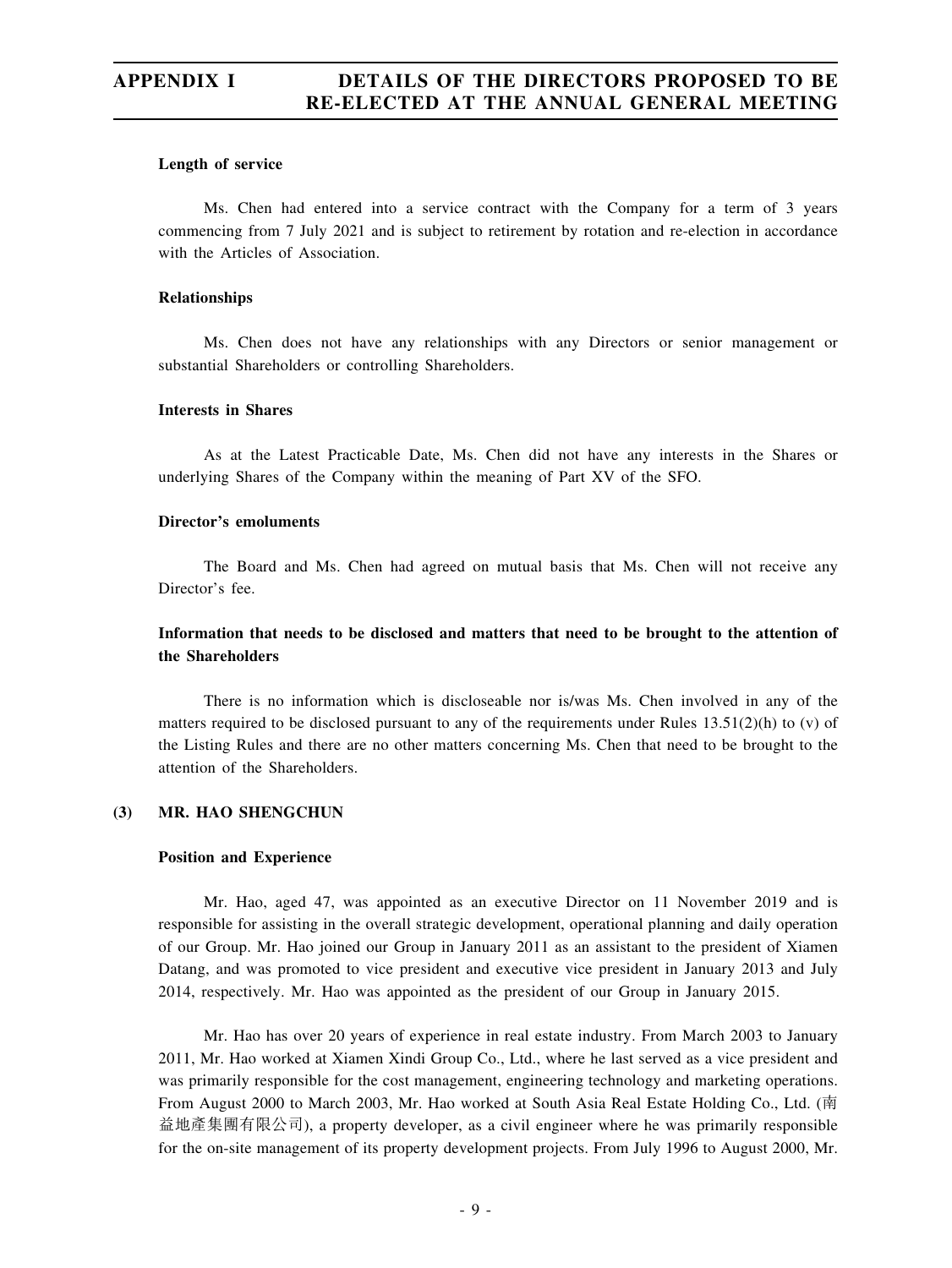Hao worked at the China Construction Fifth Engineering Bureau the Second Construction and Installation (Hunan) Co., Ltd. (中建五局第二建築安裝(湖南)公司), where he last served as deputy project manager and was primarily responsible for its project management, cost management and onsite construction management.

Mr. Hao obtained a diploma in industrial and civil construction from Yueyang University (岳 陽大學) (now known as Hunan University of Technology (湖南理工大學)) in the PRC in July 1996. Mr. Hao obtained a bachelor's degree in construction engineering from Central South University (中 南大學) in the PRC in December 2002. Mr. Hao became a certified construction cost engineer in January 2003, and a certified Class 1 constructor (一級建造師) in February 2008. Mr. Hao also obtained qualification as a construction economist by the Personnel Department (人事部) of the PRC in December 2002.

Mr. Hao does not, at present, nor did he in the past three years, hold any directorships in any other public companies the securities of which are listed in Hong Kong or overseas.

#### **Length of service**

Mr. Hao had entered into a service contract with the Company for a term of 3 years commencing from the Listing Date and is subject to retirement by rotation and re-election in accordance with the Articles of Association.

#### **Relationships**

Mr. Hao does not have any relationships with any Directors or senior management or substantial Shareholders or controlling Shareholders.

#### **Interests in Shares**

As at the Latest Practicable Date, Mr. Hao was deemed to be interested in 2,000,000 Shares within the meaning of Part XV of the SFO.

## **Director's emoluments**

The remuneration of Mr. Hao was RMB1.45 million per annum, which has been determined by the remuneration committee of the Company and the Board with reference to his performance, duties and responsibilities with the Company and the prevailing market condition.

## **Information that needs to be disclosed and matters that need to be brought to the attention to the Shareholders**

There is no information which is discloseable nor is/was Mr. Hao involved in any of the matters required to be disclosed pursuant to any of the requirements under Rule  $13.51(2)(h)$  to (v) of the Listing Rules and there are no other matters concerning Mr. Hao that need to be brought to the attention of the Shareholders.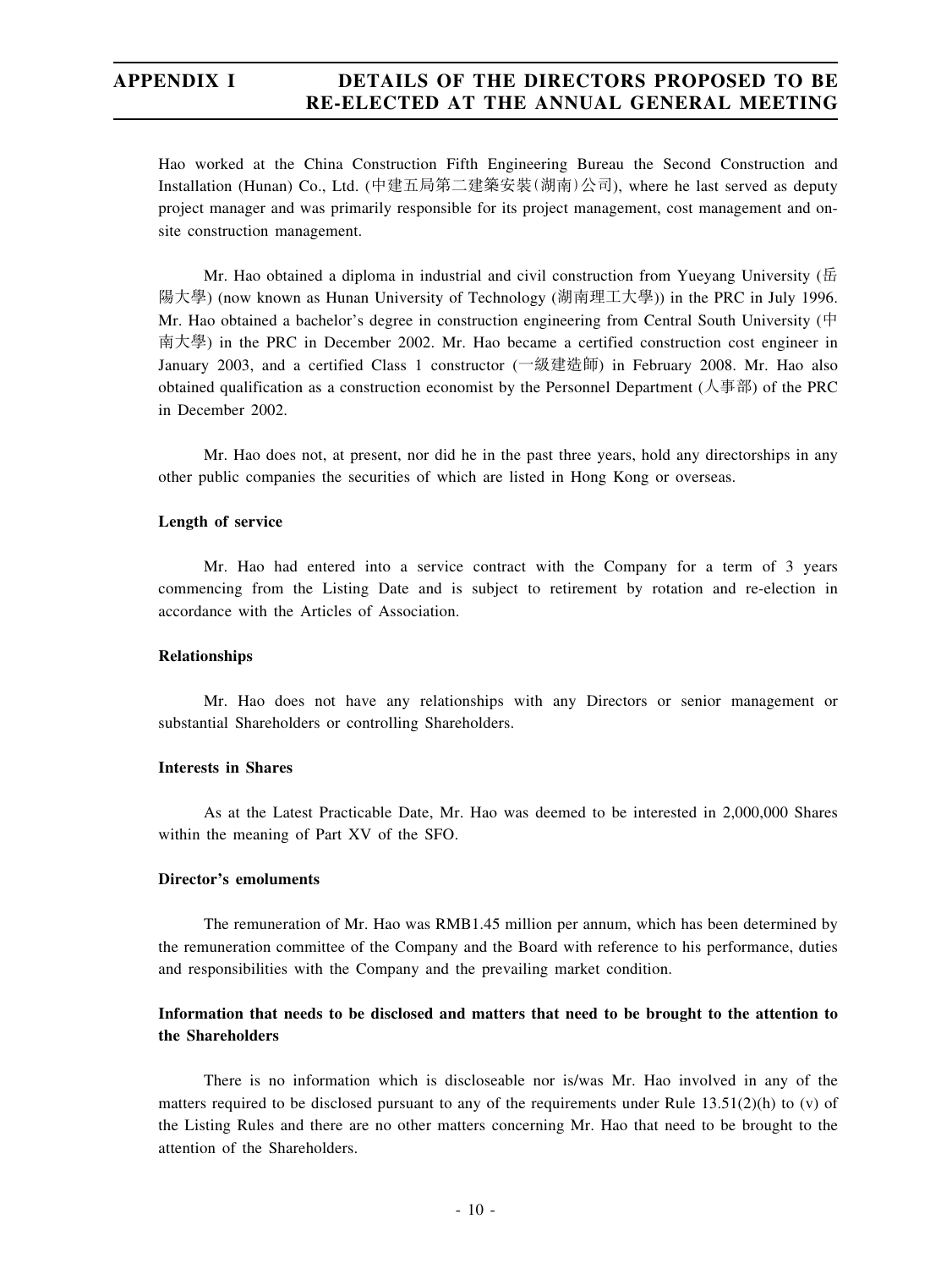#### **(4) MR. TANG GUOZHONG**

#### **Position and Experience**

Mr. Tang, aged 47, was appointed as an executive Director on 11 November 2019, and is primarily responsible for securities management, risk management and public relations management of our Group. Mr. Tang joined our Group in January 2011, served as a vice president of Xiamen Datang.

Mr. Tang has over 20 years of experience in the real estate industry. From July 1999 to December 2000, Mr. Tang served as a deputy manager of the finance department of Xiamen Fuxin, and was responsible for its financial management. From January 2001 to January 2011, Mr. Tang worked at Fuxin Group, where he last served as a financial controller and was primarily responsible for its financial management.

Since December 2016, Mr. Tang has been a vice president of the general chamber of commerce of Xiamen Association of Industry and Commerce (廈門市工商聯 (總商會)) and a vice president of Xiamen Chamber of Commerce in Shanghai (上海市廈門商會). Mr. Tang was a standing committee member of Xiamen Foreign Investment Enterprise Association (廈門市外商投資企業協 會) from June 2013 to May 2019, and has been a vice president of the association since June 2019.

Mr. Tang obtained a bachelor's degree in auditing in July 1996, a master's degree in accounting in July 1999 and a doctorate's degree in accounting in July 2005, all from Xiamen University (廈門大學) in the PRC. Mr. Tang became a member of the Chinese Institute of Certified Public Accountant in December 1998 and a registered tax advisor in the PRC in June 2001. He also obtained a senior accountant certificate from Fujian Provincial Personnel Department (福建省人事廳) in May 2005.

Mr. Tang does not, at present, nor did he in the past three years, hold any directorships in any other public companies the securities of which are listed in Hong Kong or overseas.

#### **Length of service**

Mr. Tang had entered into a service contract with the Company for a term of 3 years commencing from the Listing Date and is subject to retirement by rotation and re-election in accordance with the Articles of Association.

#### **Relationships**

Mr. Tang does not have any relationships with any Directors or senior management or substantial Shareholders or controlling Shareholders.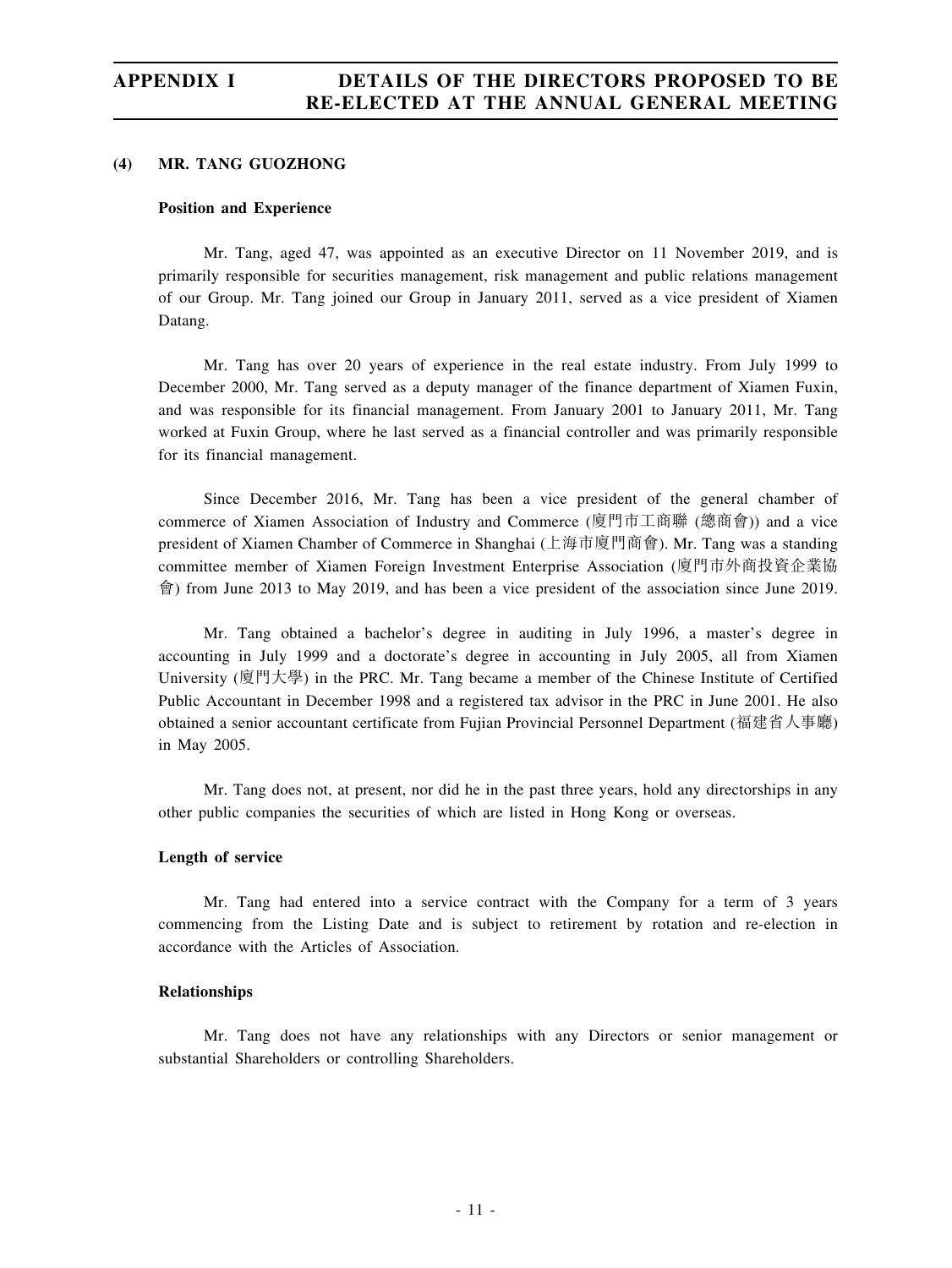#### **Interests in Shares**

As at the Latest Practicable Date, Mr. Tang was deemed to be interested in 1,000,000 Shares within the meaning of Part XV of the SFO.

#### **Director's emoluments**

The remuneration of Mr. Tang was RMB1.39 million per annum, which has been determined by the remuneration committee of the Company and the Board with reference to his performance, duties and responsibilities with the Company and the prevailing market condition.

## **Information that needs to be disclosed and matters that need to be brought to the attention of the Shareholders**

There is no information which is discloseable nor is/was Mr. Tang involved in any of the matters required to be disclosed pursuant to any of the requirements under Rules  $13.51(2)(h)$  to (v) of the Listing Rules and there are no other matters concerning Mr. Tang that need to be brought to the attention of the Shareholders.

#### **(5) MS. XIN ZHU**

#### **Position and Experience**

Ms. Xin aged 53, was appointed as the independent non-executive Director on 20 November 2020. Ms. Xin is primarily responsible for providing independent advice on the operations and management of the Group.

Ms. Xin has over 15 years of experience in the accounting industry as well as executive management in public companies. From February 2001 to February 2006, Ms. Xin worked at Guangdong Holdings Limited (廣東粵海控股集團有限公司), a company engaged in infrastructure development, manufacturing and real estate, where she last served as a deputy general manager of finance department of the group and financial controller of its subsidiary, Shenzhen Kingway Brewery Holdings Limited (深圳金威啤酒集團有限公司), where she was responsible for the financial management of the group and ERP Informationization Construction. From February 2006 to June 2008, she worked in Hopson Development Holdings Limited (合生創展集團有限公司) (a company listed on the Main Board of the Stock Exchange, stock code: 754), a property developer, where she last served as a vice president, and was primarily responsible for financial management, financing and fund management. From July 2008 to June 2014, she worked in China Aoyuan Group Limited (中國奧園集團股份有限公司) (previously known as China Aoyuan Property Group Limited (中國奧園地產集團股份有限公司)), a company listed on the Main Board of the Stock Exchange, stock code: 3883), a property developer, with her last concurrent positions held as an executive director and executive vice president, and was primarily responsible for financial management, fund management and internal auditing. She was also involved in review, discussion and decisions making of land acquisition when she worked at China Aoyuan Group Limited. From July 2014 to March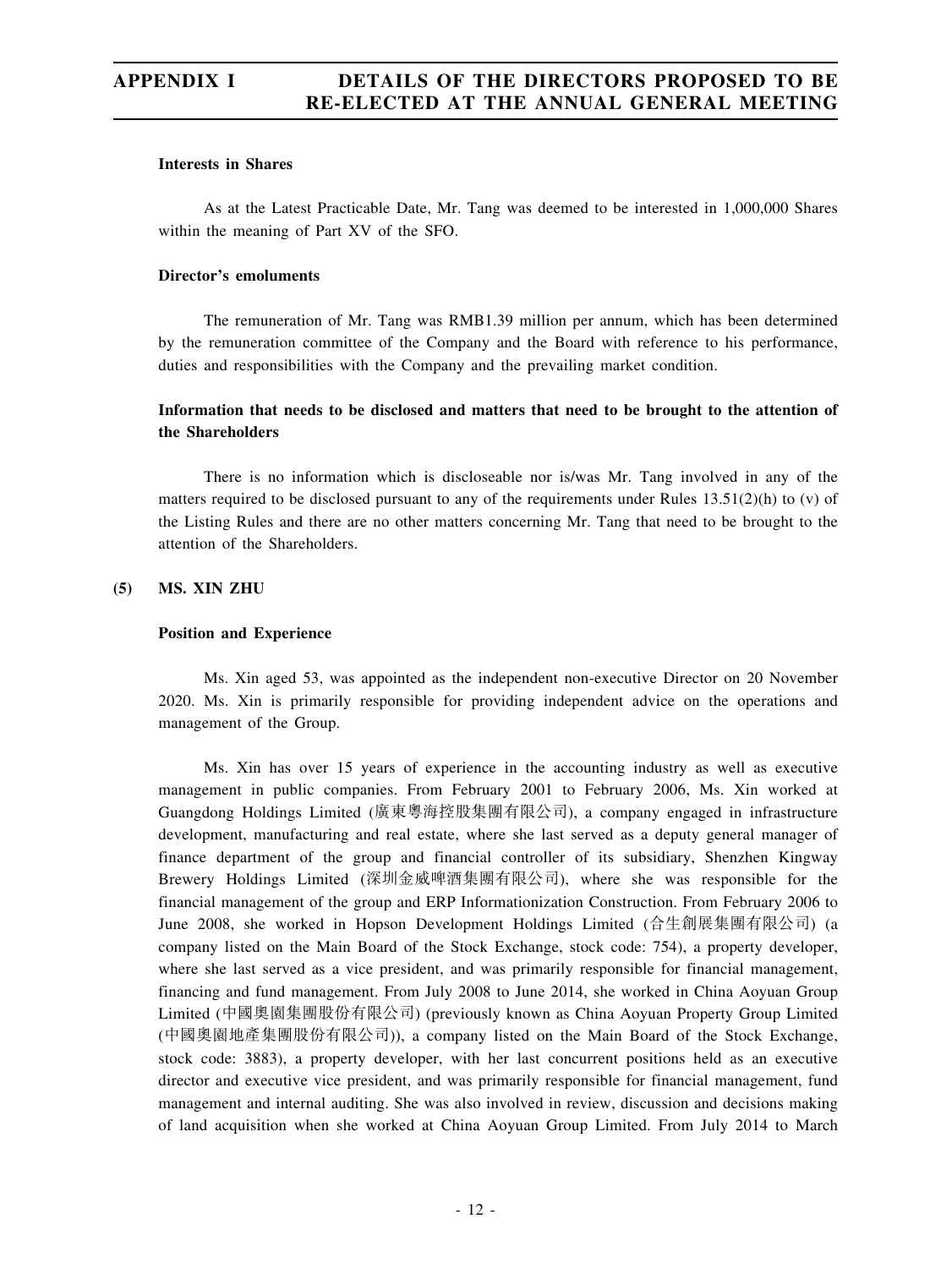2015, she served as the chief financial officer of Logan Property Holdings Company Limited (龍光地 產控股有限公司) (a company listed on the Main Board of the Stock Exchange, stock code: 3380) where she was primarily responsible for financing.

Since June 2018, Ms. Xin has been an independent non-executive director of CanSino Biologics Inc. (康希諾生物股份公司) (a company listed on the Main Board of the Stock Exchange, stock code: 6185), a company engaging in the development, manufacturing and sales of vaccines. Since April 2020, she has been an independent non-executive director of Central China New Life Limited (建業新生活有限公司) (a company listed on the Main Board of the Stock Exchange, stock code: 9983), a property management service provider.

Ms. Xin obtained a bachelor's degree in accounting from Renmin University of China (中國人 民大學) in the PRC in July 1990 and a master's degree in business administration from Auckland Institute of Studies in New Zealand in December 1999. Ms. Xin became a member of the Chinese Institute of Certified Public Accountant of the PRC in February 1996 and a member of the CPA Australia in January 2010.

Saved as disclosed herein, Ms. Xin does not, at present, nor did she in the past three years, hold any directorships in any other public companies the securities of which are listed in Hong Kong or overseas.

#### **Length of service**

Ms. Xin had entered into a service contract with the Company for a term of 3 years commencing from 20 November 2020 and is subject to retirement by rotation and re-election in accordance with the Articles of Association.

#### **Relationships**

Ms. Xin does not have any relationships with any Directors or senior management or substantial Shareholders or controlling Shareholders.

## **Interests in Shares**

As at the Latest Practicable Date, Ms. Xin did not have any interests in the Shares or underlying Shares of the Company within the meaning of Part XV of the SFO.

#### **Director's emoluments**

The remuneration of Ms. Xin was HK\$200,000 per annum, which has been determined by the remuneration committee of the Company and the Board with reference to her performance, duties and responsibilities with the Company and the prevailing market condition.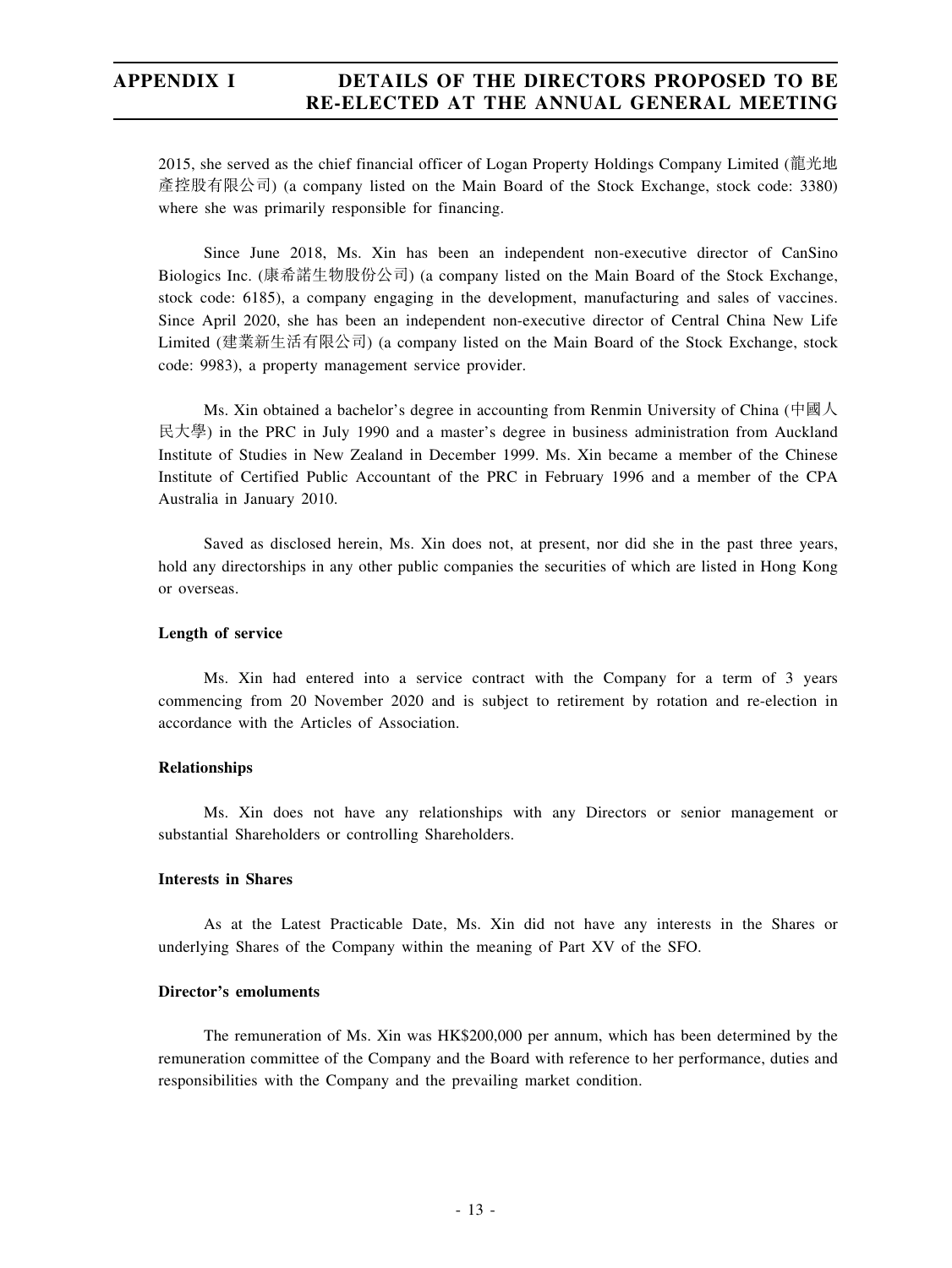## **Information that needs to be disclosed and matters that need to be brought to the attention of the Shareholders**

There is no information which is discloseable nor is/was Ms. Xin involved in any of the matters required to be disclosed pursuant to any of the requirements under Rules  $13.51(2)(h)$  to (v) of the Listing Rules and there are no other matters concerning Ms. Xin that need to be brought to the attention of the Shareholders.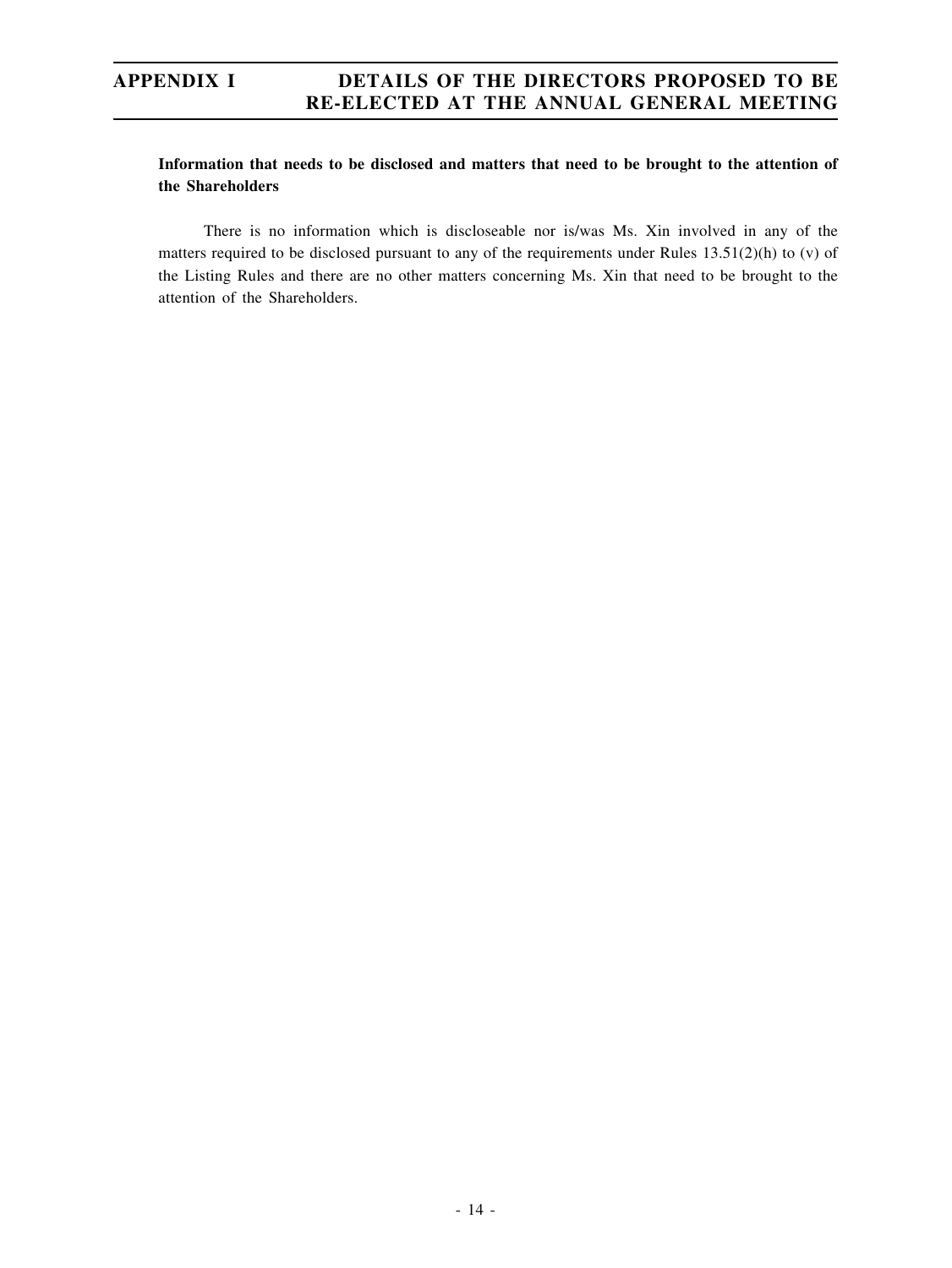The following is an explanatory statement required by the Listing Rules to provide the Shareholders with requisite information reasonably necessary for them to make an informed decision on whether to vote for or against the ordinary resolution to be proposed at the Annual General Meeting in relation to the granting of the Share Repurchase Mandate.

#### **1. SHARE CAPITAL**

As at the Latest Practicable Date, the issued share capital of the Company comprised 1,363,544,000 Shares.

Subject to the passing of the ordinary resolution set out in item 4 of the notice of the Annual General Meeting in respect of the granting of the Share Repurchase Mandate and on the basis that the issued share capital of the Company remains unchanged on the date of the Annual General Meeting, i.e. being 1,363,544,000 Shares, the Directors would be authorized under the Share Repurchase Mandate to repurchase, during the period in which the Share Repurchase Mandate remains in force, a total of 136,354,400 Shares, representing 10% of the total number of Shares in issue as at the date of the Annual General Meeting.

## **2. REASONS FOR SHARE REPURCHASE**

The Directors believe that the granting of the Share Repurchase Mandate is in the best interests of the Company and the Shareholders.

Shares repurchase may, depending on the market conditions and funding arrangements at the time, lead to an enhancement of the net asset value per Share and/or earnings per Share and will only be made when the Directors believe that such a repurchase will benefit the Company and the Shareholders.

#### **3. FUNDING OF SHARE REPURCHASE**

The company may only apply funds legally available for share repurchase in accordance with its Articles of Association, the laws of the Cayman Islands and/or any other applicable laws, as the case may be.

## **4. IMPACT OF SHARE REPURCHASE**

There might be a material adverse impact on the working capital or gearing position of the Company (as compared with the position disclosed in the audited accounts contained in the annual report of the Company for the year ended 31 December 2021) in the event that the Share Repurchase Mandate was to be carried out in full at any time during the proposed repurchase period. However, the Directors do not intend to exercise the Share Repurchase Mandate to such extent as would, in the circumstances, have a material adverse effect on the working capital requirements of the Company or the gearing levels which in the opinion of the Directors are from time to time appropriate for the Company.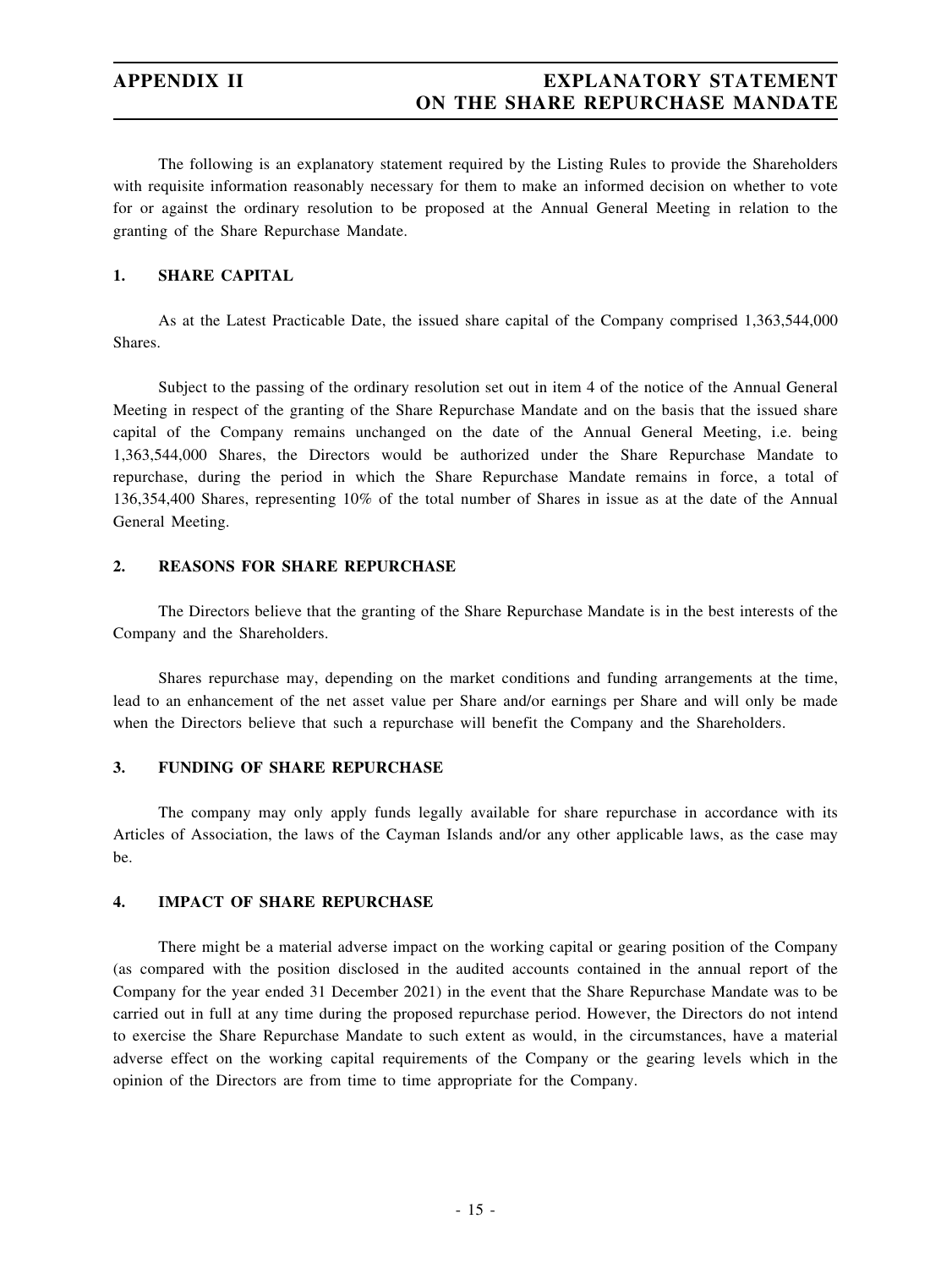# **APPENDIX II EXPLANATORY STATEMENT ON THE SHARE REPURCHASE MANDATE**

#### **5. MARKET PRICES OF SHARES**

The highest and lowest prices per Share at which Shares have traded on the Stock Exchange during each of the previous 12 months up to and including the Latest Practicable Date were as follows:

| <b>Month</b>                              | <b>Highest</b> | Lowest |
|-------------------------------------------|----------------|--------|
|                                           | HK\$           | HK\$   |
|                                           |                |        |
| 2021                                      |                |        |
| April                                     | 5.50           | 4.37   |
| May                                       | 6.46           | 5.08   |
| June                                      | 5.35           | 4.25   |
| July                                      | 4.64           | 3.88   |
| August                                    | 4.77           | 3.82   |
| September                                 | 5.34           | 4.27   |
| October                                   | 5.30           | 3.63   |
| November                                  | 5.24           | 3.07   |
| December                                  | 4.34           | 3.36   |
| 2022                                      |                |        |
| January                                   | 5.12           | 3.99   |
| February                                  | 4.89           | 4.00   |
| March                                     | 4.24           | 3.56   |
| April (up to the Latest Practicable Date) | 4.20           | 3.91   |

#### **6. GENERAL**

To the best of their knowledge and having made all reasonable enquiries, none of the Directors nor any of their respective close associates (as defined in the Listing Rules) have any present intention to sell any Shares to the Company in the event that the granting of the Share Repurchase Mandate is approved by the Shareholders.

The Company has not been notified by any core connected persons (as defined in the Listing Rules) of the Company that they have a present intention to sell any Shares to the Company, or that they have undertaken not to sell any Shares held by them to the Company in the event that the granting of the Share Repurchase Mandate is approved by the Shareholders.

The Directors have undertaken to the Stock Exchange to exercise the power of the Company to repurchase Shares pursuant to the Share Repurchase Mandate in accordance with the Listing Rules and the applicable laws of the Cayman Islands.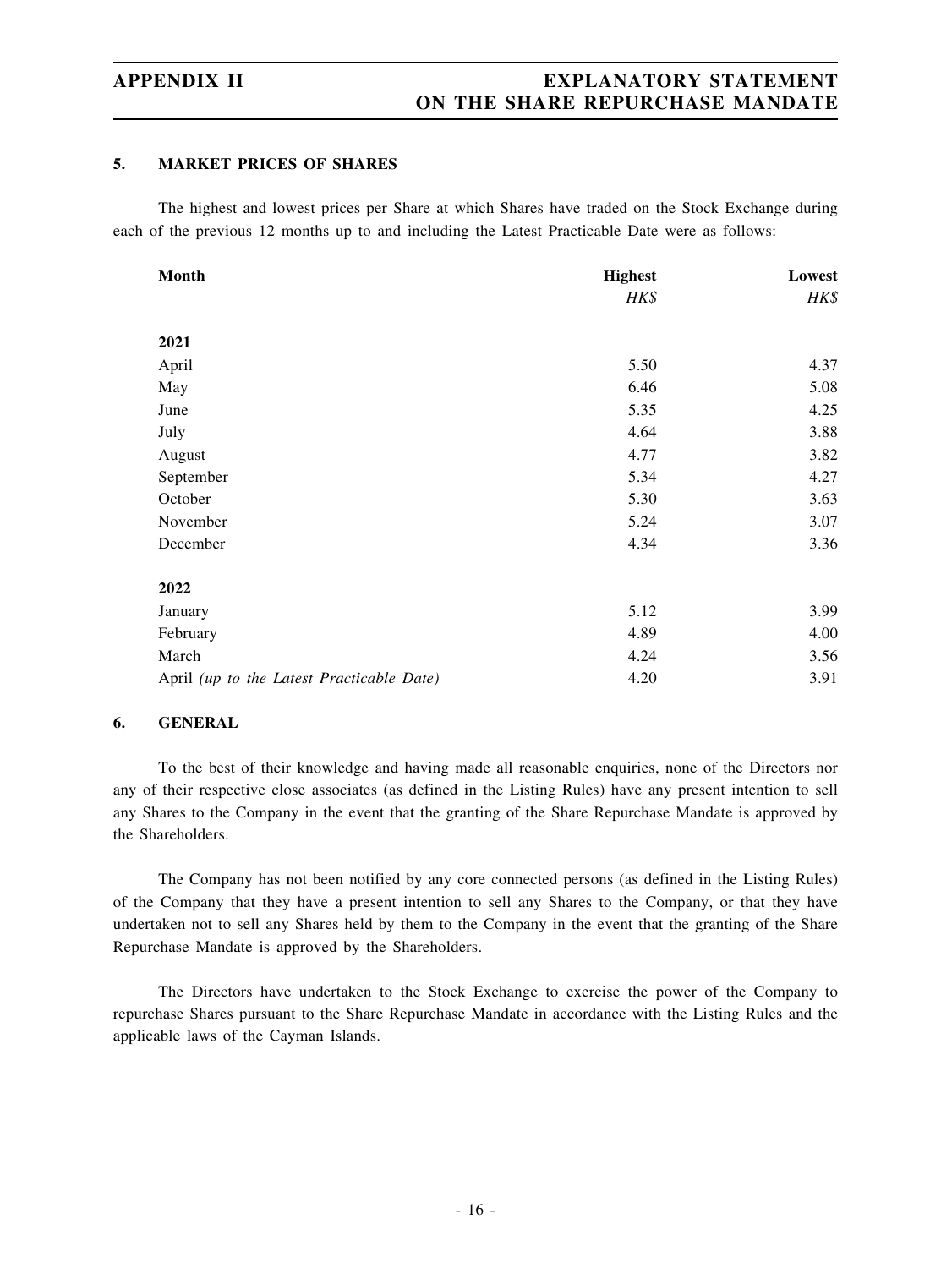## **7. TAKEOVERS CODE**

If as a result of a buy-back of Shares pursuant to the Share Repurchase Mandate, a Shareholder's proportionate interest in the voting rights of the Company increases, such increase will be treated as an acquisition of voting rights for the purposes of the Takeovers Code. Accordingly, a Shareholder or a group of Shareholders acting in concert (within the meaning under the Takeovers Code), depending on the level of increase in the Shareholder's interest, could obtain or consolidate control of the Company and thereby become obliged to make a mandatory offer in accordance with Rule 26 of the Takeovers Code.

As at the Latest Practicable Date, to the best knowledge and belief of the Directors, the details of the interests of certain Shareholders of the Company were as follows:

|                                |                           |                    | Approximate<br>Approximate |                            |  |
|--------------------------------|---------------------------|--------------------|----------------------------|----------------------------|--|
|                                |                           | percentage $(\% )$ |                            |                            |  |
|                                |                           |                    | of issued                  | percentage $(\% )$         |  |
|                                |                           | <b>Number</b>      | <b>Shares</b>              | of issued<br>Shares if the |  |
|                                |                           | of Shares held     | as at                      |                            |  |
|                                |                           | as at the Latest   | Latest                     | Repurchase                 |  |
| <b>Name</b>                    | <b>Nature</b>             | Practicable        | Practicable                | <b>Mandate</b> is          |  |
| of Shareholder                 | of Interest               | Date               | Date                       | fully exercised            |  |
| Good Fountain                  | Beneficial owner          | 531,604,436        | 38.98%                     | 43.31%                     |  |
| Holdings Limited <sup>1</sup>  |                           | Long position      |                            |                            |  |
| ("Good Fountain")              |                           |                    |                            |                            |  |
| Dynasty International          | Interest in               | 531,604,436        | 38.98%                     | 43.31%                     |  |
| Holding Co., Ltd. <sup>1</sup> | controlled                | Long position      |                            |                            |  |
| ("Dynasty                      | corporation               |                    |                            |                            |  |
| Cayman")                       |                           |                    |                            |                            |  |
| Good First                     | Interest in               | 531,604,436        | 38.98%                     | 43.31%                     |  |
| International                  | controlled                | Long position      |                            |                            |  |
| Holding Limited <sup>1</sup>   | corporation               |                    |                            |                            |  |
| ("Good First HK")              |                           |                    |                            |                            |  |
| Good First Holding             | Interest in               | 582,210,436        | 42.69%                     | 47.44%                     |  |
| Limited $1,2$                  | controlled                | Long position      |                            |                            |  |
| ("Good First                   | corporation               |                    |                            |                            |  |
| BVI'                           |                           |                    |                            |                            |  |
| Wong $\text{Hei}^{1,2}$        | Interest in               | 582,210,436        | 42.69%                     | 47.44%                     |  |
| ("Ms. Wong")                   | controlled<br>corporation | Long position      |                            |                            |  |
| MeiDi Investment               | Beneficial owner          | 407,789,564        | 29.90%                     | 33.22%                     |  |
| Holding Limited <sup>3</sup>   |                           | Long position      |                            |                            |  |
| ("MeiDi")                      |                           |                    |                            |                            |  |
| Wu $Di^3$ ("Mr. Wu")           | Interest in               | 407,789,564        | 29.90%                     | 33.22%                     |  |
|                                | controlled                | Long position      |                            |                            |  |
|                                | Corporation               |                    |                            |                            |  |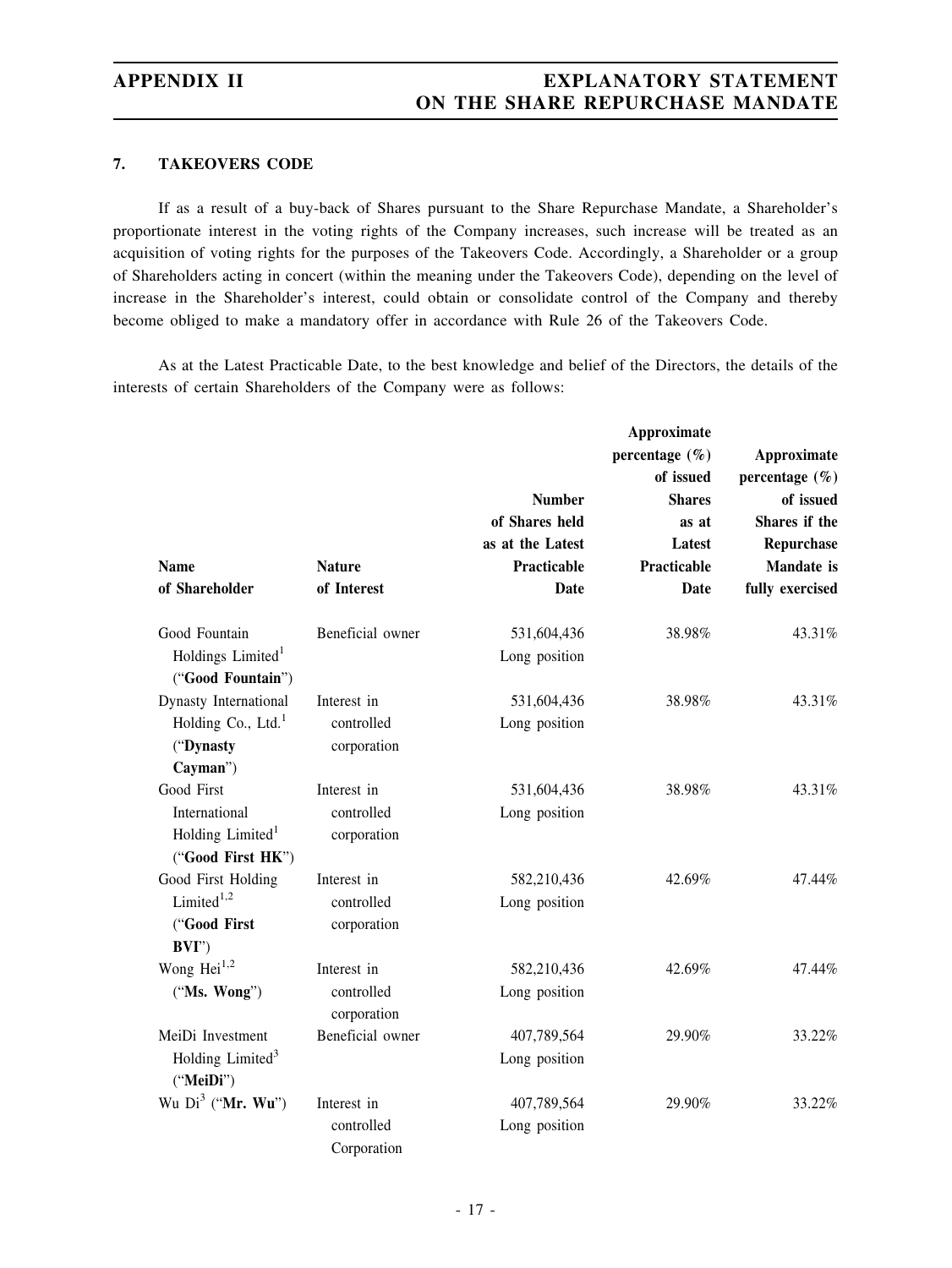# **APPENDIX II EXPLANATORY STATEMENT ON THE SHARE REPURCHASE MANDATE**

*Notes:*

- (1) Good Fountain is wholly owned by Dynasty Cayman, which is a wholly owned subsidiary of Good First HK. Good First HK is wholly owned by Good First BVI, a company wholly-owned by Ms. Wong. By virtue of the SFO, each of Good Fountain, Dynasty Cayman, Good First HK, Good First BVI and Ms. Wong is deemed to be interested in the same number of Shares in which Good Fountain is interested.
- (2) Fujia Group Holdings Limited is wholly-owned by Good First BVI, which is in turn wholly owned by Ms. Wong. By virtue of the SFO, each of Good First BVI and Ms. Wong is deemed to be interested in the same number of Shares in which Fujia Group Holdings Limited is interested.
- (3) MeiDi is wholly-owned Mr. Wu. By virtue of the SFO, Mr. Wu is deemed to be interested in the Shares held by MeiDi.

In the event that the Directors exercise the proposed Share Repurchase Mandate in full, the shareholding of the above-mentioned parties in the Company would be increased as set out above. The Directors consider that such increase in shareholding would give rise to an obligation to make a mandatory offer under Rule 26 of the Takeovers Code.

The Directors do not propose to exercise the Share Repurchase Mandate to such an extent as would, in the circumstances, give rise to an obligation to make a mandatory offer in accordance with Rule 26 of the Takeovers Code and/or result in the aggregate number of Shares held by the public shareholders falling below the prescribed minimum percentage required by the Stock Exchange.

## **8. SHARE REPURCHASE MADE BY THE COMPANY**

During the 6 months prior to the Latest Practicable Date, the Company had not repurchased any of the Shares (whether on the Stock Exchange or otherwise).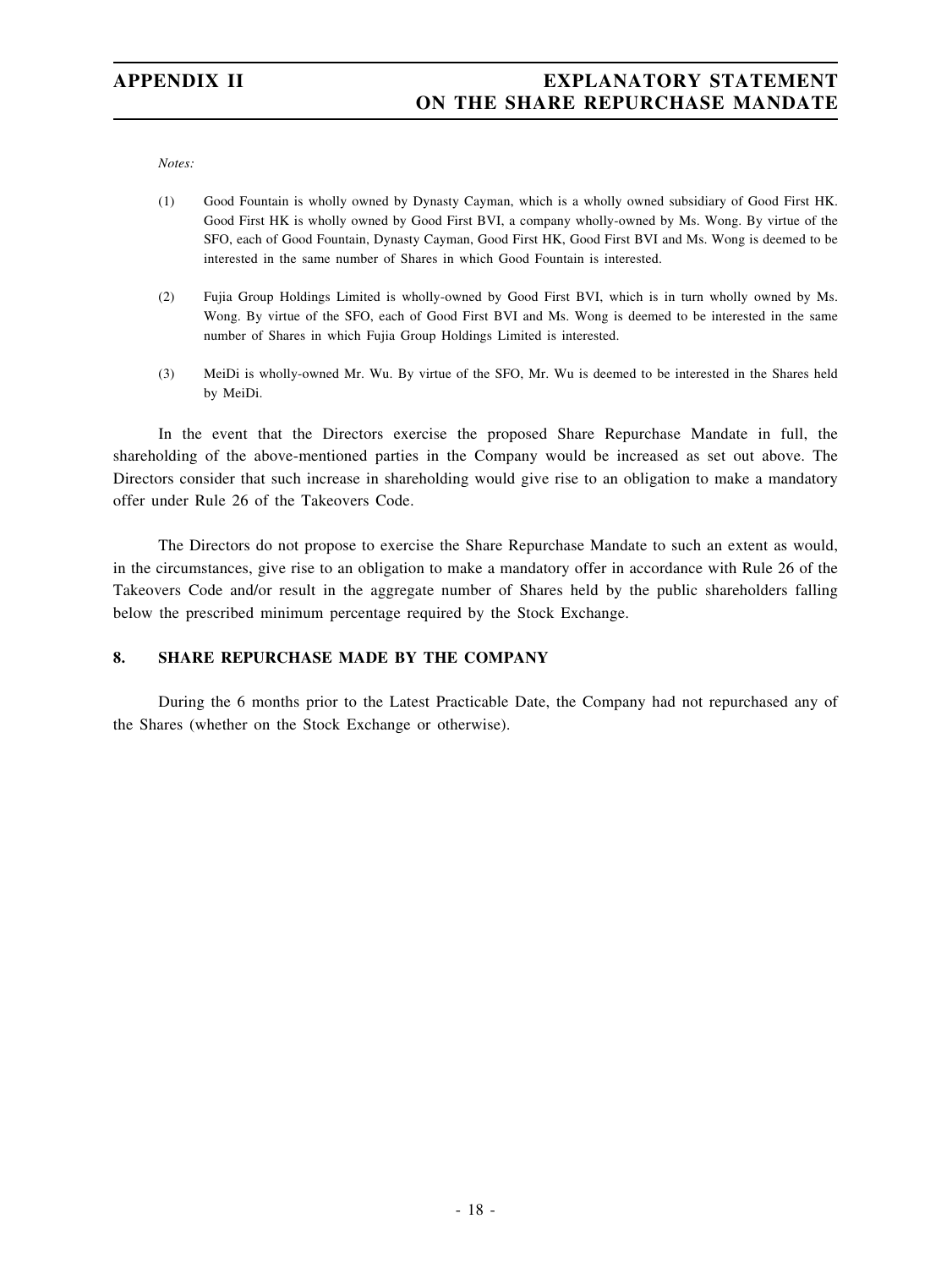

# Datang Group Holdings Limited 大唐集團控股有限公司

*(Incorporated in the Cayman Islands with limited liability)* **(Stock Code: 2117)**

Notice is hereby given that the Annual General Meeting of Datang Group Holdings Limited (the "**Company**") will be held at Unit 1603-04, 16/F Causeway Bay Plaza I, 489 Hennessy Road, Causeway Bay, Hong Kong on Monday, 13 June 2022 at 3:00 p.m. for the following purposes:

- 1. To receive the audited consolidated financial statements of the Company and the reports of the directors and auditors for the year ended 31 December 2021.
- 2. (a) To re-elect the following retiring directors of the Company:–
	- (i) Ms. Chan Tan Yee as an executive director;
	- (ii) Ms. Chen Xiaoyun as a non-executive director;
	- (iii) Mr. Hao Shengchun as an executive director;
	- (iv) Mr. Tang Guozhong as an executive director; and
	- (v) Ms. Xin Zhu as an independent non-executive director.
	- (b) To authorize the board of directors of the Company to fix the respective remuneration of the directors of the Company.
- 3. To re-appoint PricewaterhouseCoopers as auditors and to authorize the board of directors of the Company to fix their remuneration.
- 4. To consider and, if thought fit, pass with or without amendments, the following resolution as an ordinary resolution:

## **"THAT:**

(a) subject to compliance with the prevailing requirements of the Rules Governing the Listing of Securities on The Stock Exchange of Hong Kong Limited and paragraph (b) below, a general mandate be and is hereby generally and unconditionally given to the directors of the Company to exercise during the Relevant Period (as defined below) all the powers of the Company to repurchase its shares in accordance with all applicable laws, rules and regulations;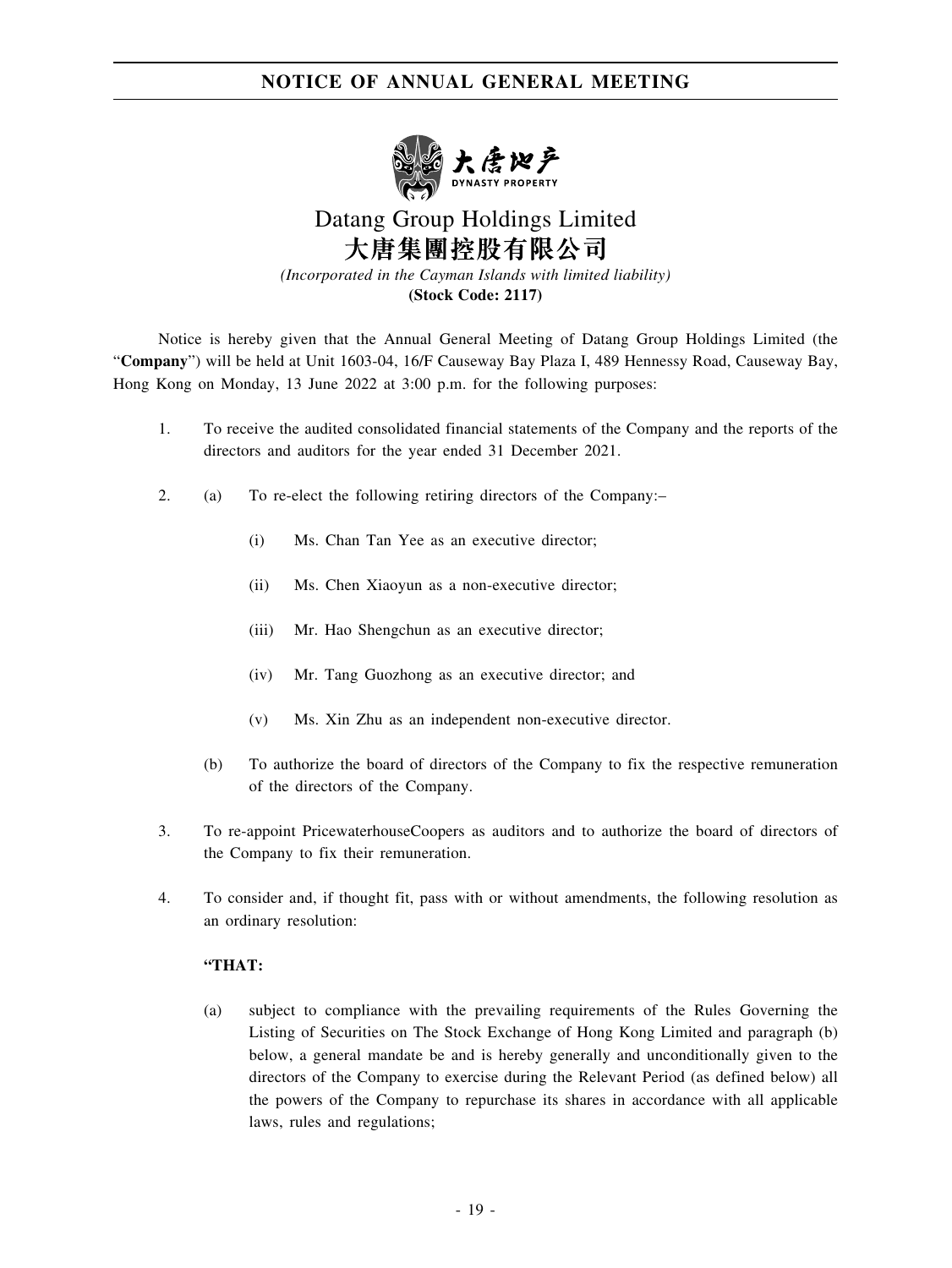- (b) the total number of shares of the Company to be repurchased pursuant to the mandate in paragraph (a) above shall not exceed 10% of the total number of issued shares of the Company as at the date of passing of this resolution (subject to adjustment in the case of any consolidation or subdivision of shares of the Company after the date of passing of this resolution); and
- (c) for the purposes of this resolution:

"Relevant Period" means the period from the passing of this resolution until whichever is the earliest of:

- (i) the conclusion of the next annual general meeting of the Company;
- (ii) the expiration of the period within which the next annual general meeting of the Company is required by the articles of association of the Company or any applicable laws to be held; and
- (iii) the date on which the authority set out in this resolution is revoked or varied by an ordinary resolution of the shareholders in general meeting."
- 5. To consider and, if thought fit, pass with or without amendments, the following resolution as an ordinary resolution:

## "**THAT**:

- (a) subject to compliance with the prevailing requirements of the Rules Governing the Listing of Securities on The Stock Exchange of Hong Kong Limited and paragraph (b) below, a general mandate be and is hereby generally and unconditionally given to the directors of the Company to allot, issue and deal with additional shares in the capital of the Company and to make or grant offers, agreements and options which might require the exercise of such powers during or after the end of the Relevant Period (as defined below) in accordance with all applicable laws, rules and regulations;
- (b) the aggregate number of shares allotted or agreed conditionally or unconditionally to be allotted by the directors pursuant to the mandate in paragraph (a) above, otherwise than pursuant to:
	- (i) a Rights Issue (as defined below);
	- (ii) the exercise of options under a share option scheme of the Company; and
	- (iii) any scrip dividend scheme or similar arrangement providing for the allotment of shares in lieu of the whole or part of a dividend on shares of the Company in accordance with the articles of association of the Company,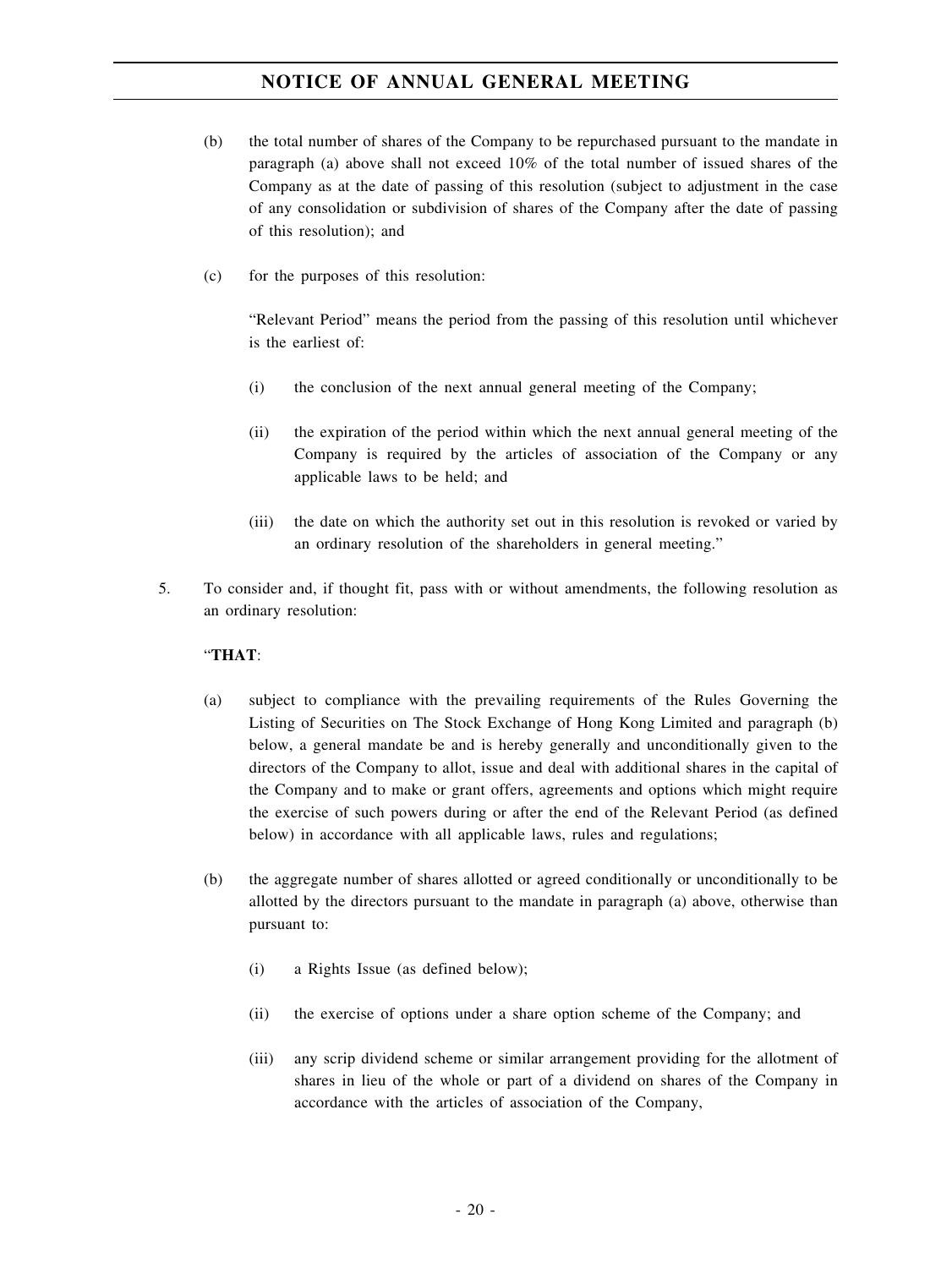shall not exceed 20% of the total number of issued shares of the Company as at the date of passing of this resolution (subject to adjustment in the case of any consolidation or subdivision of shares of the Company after the date of passing of this resolution); and

(c) for the purposes of this resolution:

"Relevant Period" means the period from the passing of this resolution until whichever is the earliest of:

- (i) the conclusion of the next annual general meeting of the Company;
- (ii) the expiration of the period within which the next annual general meeting of the Company is required by the articles of association of the Company or any applicable laws to be held; and
- (iii) the date on which the authority set out in this resolution is revoked or varied by an ordinary resolution of the shareholders in general meeting.

"Rights Issue" means an offer of shares open for a period fixed by the directors to holders of shares of the Company or any class thereof on the register on a fixed record date in proportion to their then holdings of such shares or class thereof (subject to such exclusions or other arrangements as the directors may deem necessary or expedient in relation to fractional entitlements or having regard to any restrictions or obligations under the laws of any relevant jurisdiction or the requirements of any recognized regulatory body or any stock exchange)."

6. To consider and, if thought fit, pass with or without amendments, the following resolution as an ordinary resolution:

"THAT conditional upon the passing of the resolutions set out in items 4 and 5 of the notice convening this meeting (the "**Notice**"), the general mandate referred to in the resolution set out in item 5 of the Notice be and is hereby extended by the addition to the aggregate number of shares which may be allotted and issued or agreed conditionally or unconditionally to be allotted and issued by the directors pursuant to such general mandate of the number of shares repurchased by the Company pursuant to the mandate referred to in resolution set out in item 4 of the Notice, provided that such number of shares shall not exceed 10% of the total number of issued shares of the Company as at the date of passing of this resolution (subject to adjustment in the case of any consolidation or subdivision of shares of the Company after the date of passing of this resolution)."

> By Order of the Board **Datang Group Holdings Limited WU Di** Chairman

Hong Kong, 29 April 2022